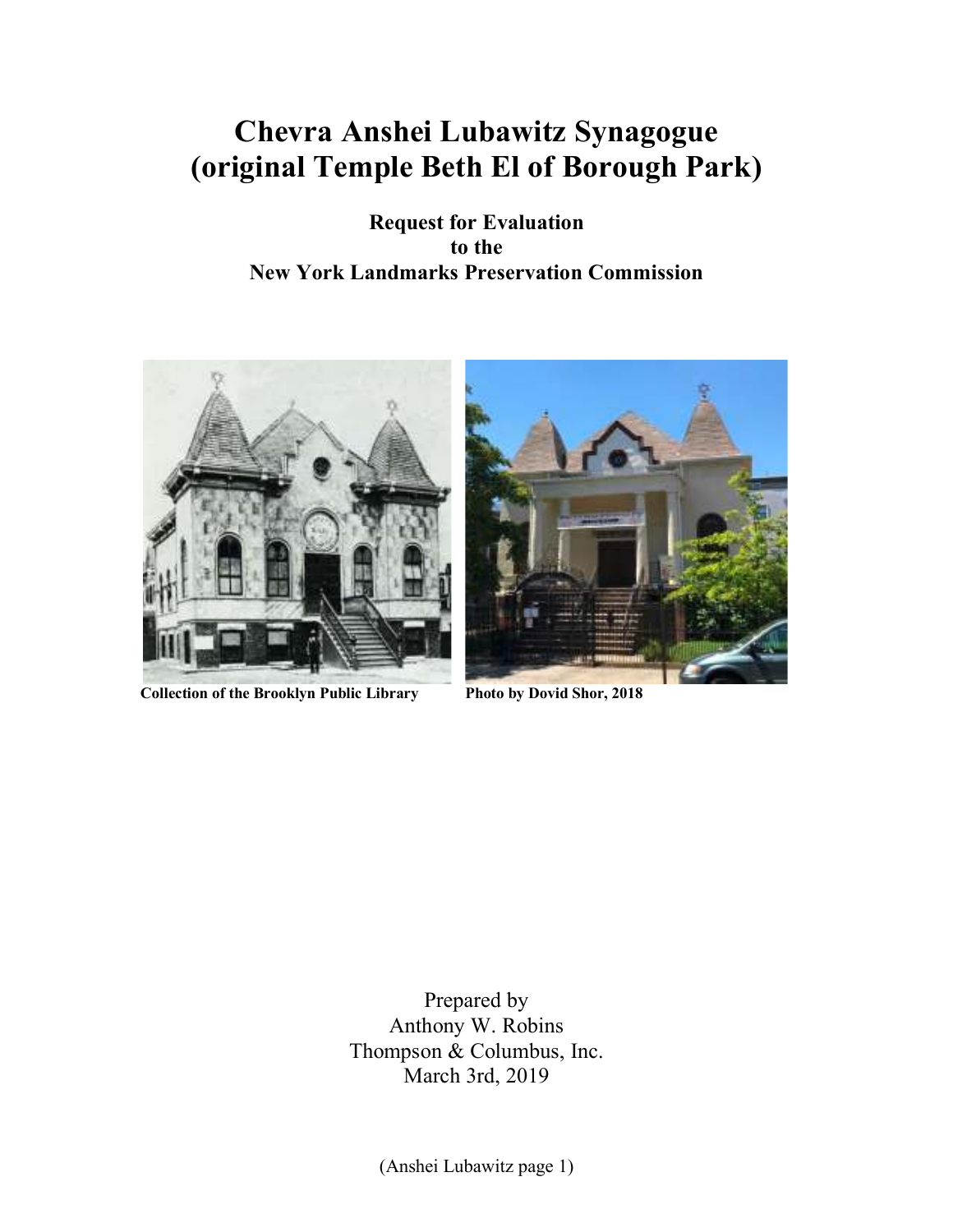## Summary

The Chevra Anshei Lubawitz synagogue, at 4024 Twelfth Avenue in the Borough Park neighborhood of Brooklyn, is the first built and oldest surviving synagogue in Borough Park. It is also believed to be – together with its near contemporary Ahawas Israel in Greenpoint – one of the two oldest purpose-built synagogues still in synagogue use anywhere in Brooklyn.<sup>1</sup> As Brooklyn has long been home to one of the world's largest Jewish populations, and Borough Park is one of the best-known Jewish neighborhoods in the country, the synagogue has great cultural and historic significance for the history both of Brooklyn and of New York City's Jewish community.

Constructed in 1906-07 for Temple Beth El, a congregation of Eastern-European origin organized in 1902, the building dates to the beginning of the period when Brooklyn was emerging as a major Jewish population center, and Borough Park as a new Jewish neighborhood. Designed by Brooklyn architect John C. Walsh, it is organized on the classic "tenement synagogue" plan that developed on the Lower East Side, with a design that references both classical style and Moorish influences – the latter having become a common way to suggest the Eastern origins of the Jewish people.

When the original Beth El congregation – which had grown enormously in membership and resources – built a larger home elsewhere in the neighborhood, it sold the building at 4024 Twelfth Avenue in 1922 to Chevra Anshei Lubawitz, one of the earliest Brooklyn congregations to affiliate with the Lubavitch Hasidic movement. The Lubavitcher headquarters moved from Europe to Brooklyn in the 1940s, and the movement is now a world-wide phenomenon, with its central address at 770 Eastern Parkway. But the Chevra Anshei Lubawitz congregation predates that event by two decades. Despite the distance from the movement's center in Russia and then Poland, the Brooklyn congregation maintained ties with the leaders of the movement, as is evidenced by surviving correspondence.

Most of the New York City synagogues that have been designated as individual landmarks are in Manhattan; outside that borough, there is only one in Queens and one in Brooklyn.<sup>2</sup> Given Brooklyn's place in the Jewish history of New York City, there

<u>.</u>

<sup>&</sup>lt;sup>1</sup> According to Ann Friedman, Director of the Sacred Sites Program at the New York Landmarks Conservancy, the Conservancy's survey of Brooklyn synagogues has determined that Beth El/Anshei Lubawitz, of 1906, and Ahawas Israel in Greenpoint, completed in 1905, are "the two oldest surviving purpose-built synagogues in continuous synagogue use" in Brooklyn. A handful of earlier synagogue buildings survive, but they have been converted to other uses. Ahawas Israel falls within the boundaries of the Greenpoint Historic District, so it is protected. The Beth El building has no such protection; it has been closed for the past year while its future is debated. (NB: The Landmarks Preservation Commission's designation report for Greenpoint dates Ahawas Israel "about 1895," but Ms. Friedman has determined, through *Brooklyn Eagle* press accounts, that the date is actually 1904-05 – see "The New Synagogue at 108 Noble Street," *Brooklyn Eagle*, December 25<sup>th</sup>, 1904, p. 13.)

<sup>&</sup>lt;sup>2</sup> Magen David Congregation in Bensonhurst, built 1919. There are also several Brooklyn synagogues included within the boundaries of historic districts, but most of these were built as churches. The only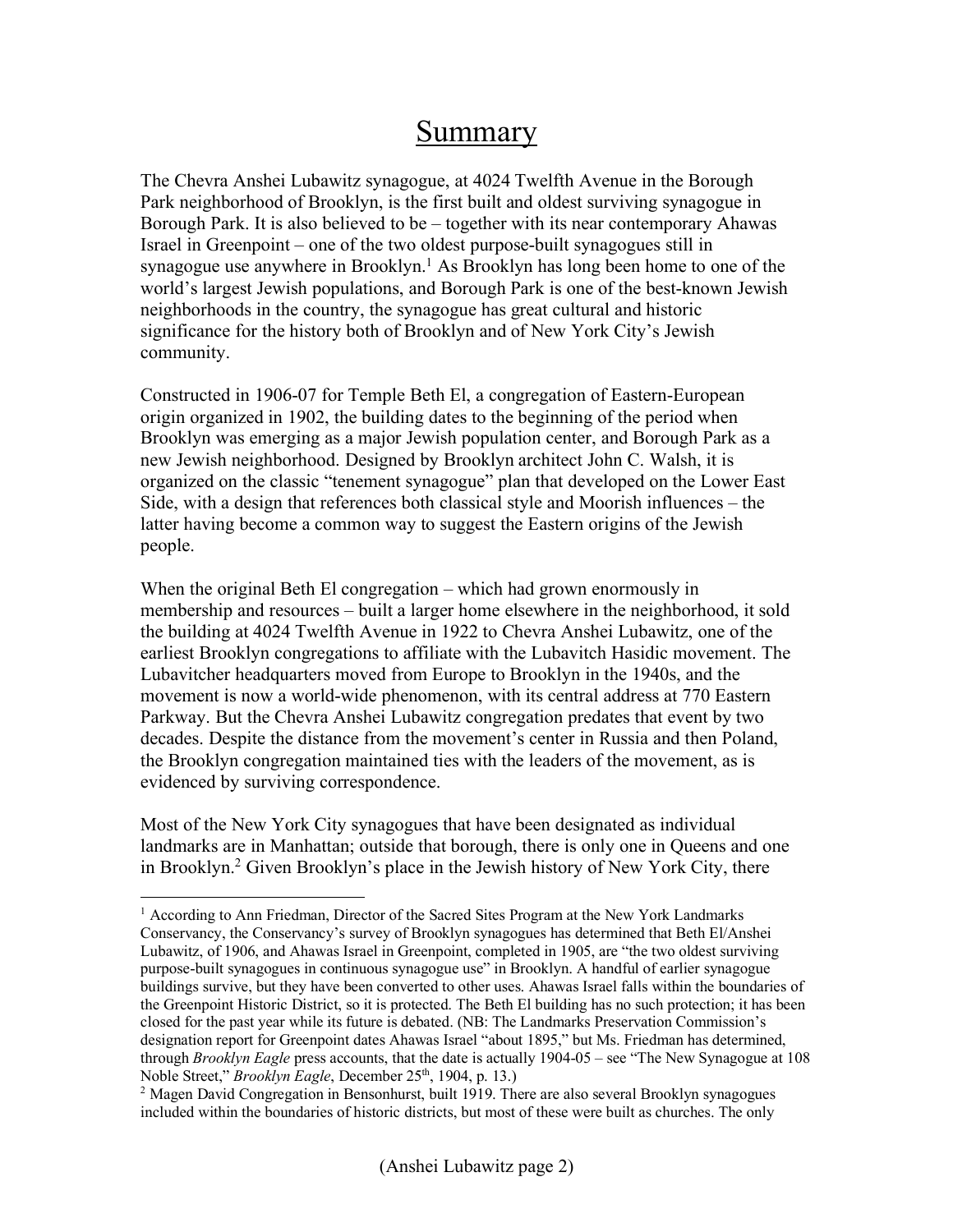should be more. Given Temple Beth El's age (it is currently 112 years old), its place in the history of Borough Park, and its place in the history of Brooklyn Jewry and synagogues generally, the synagogue deserves consideration for landmark status.

#### The Jewish community of Brooklyn and of Borough Park<sup>3</sup>

Since 1898, the borough of Brooklyn has been home to one of the largest and bestknown Jewish communities in the country and the world. Its history can be traced back to the 1830s, with the arrival of Jewish immigrants from England and Germany.<sup>4</sup> The population remained small until the latter part of the  $19<sup>th</sup>$  century – an  $1870$ history of Brooklyn counted perhaps one thousand families and four congregations.<sup>5</sup> But as Brooklyn grew into the country's third largest city, and then New York City's most populous borough, its Jewish population grew exponentially.

Beginning in the 1880s and reaching its peak in the early decades of the  $20<sup>th</sup>$  century, a major wave of Eastern European Jewish immigrants fleeing poverty, religious discrimination, expulsion and massacres found refuge in the United States. Of the roughly two million Jews – perhaps one third of all the Jews in Europe – who arrived here, the great majority settled in New York,<sup>6</sup> where they created an enormous Yiddish-speaking community in which they were able to find *kosher* (ritually acceptable) food, Yiddish-language newspapers, and mutual aid societies. Brooklyn shared in this growth; its Jewish population grew from roughly 100,000 in 1905 to 568,000 in 1918 (out of a city-wide total of 1,330,000),<sup>7</sup> to 800,000 in 1930. By 1927, Jewish residents accounted for roughly a third of Brooklyn's population, and made up almost half the Jewish population of the entire city, $\delta$  and, according to one estimate, "about one-sixteenth of all Jews." In the words of Samuel Abelow, a historian of Brooklyn Jewry:

In view of the fact that Brooklyn Jewry began with a handful of settlers about 1837, the growth of the community presents one of the most remarkable social phenomena in history.<sup>9</sup>

After World War II, the borough's population, including its Jewish population, began to decline. The 1980s and '90s, however, saw a resurgence, as the flight to the suburbs slowed, and a wave of new Jewish immigrants found their way to

purpose-built Brooklyn synagogues within a historic district, other than Ahawas Israel, are Congregation Beth Elohim in the Park Slope Historic District and Temple Beth Emeth of Flatbush in the Prospect Park South Historic District.

<sup>&</sup>lt;sup>3</sup> The material in this section has been condensed from the author's nomination to the National Register of the successor synagogue, Temple Beth El of Borough Park at 4802 15<sup>th</sup> Avenue.

<sup>4</sup> Samuel P. Abelow, *History of Brooklyn Jewry* (Brooklyn: Scheba Publishing Company, 1937), pp. 5-9. 5 Henry Stiles, *A History of the City of Brooklyn*.

<sup>6</sup> Moses Rischin, *The Promised Land: New York's Jews, 1870-1914* (New York, 1970), p. 20, cited in

Andrew Dolkart, *National Register Nomination: Lower East Side Historic District* (New York: 1999). <sup>7</sup> *The Jewish Communal Register of New York City 1917-1918* (New York: Kehillah [Jewish Community], 1918).

<sup>8</sup> Abramovitch and Galvin, p. 5.

 $9$  Abelow, p.13.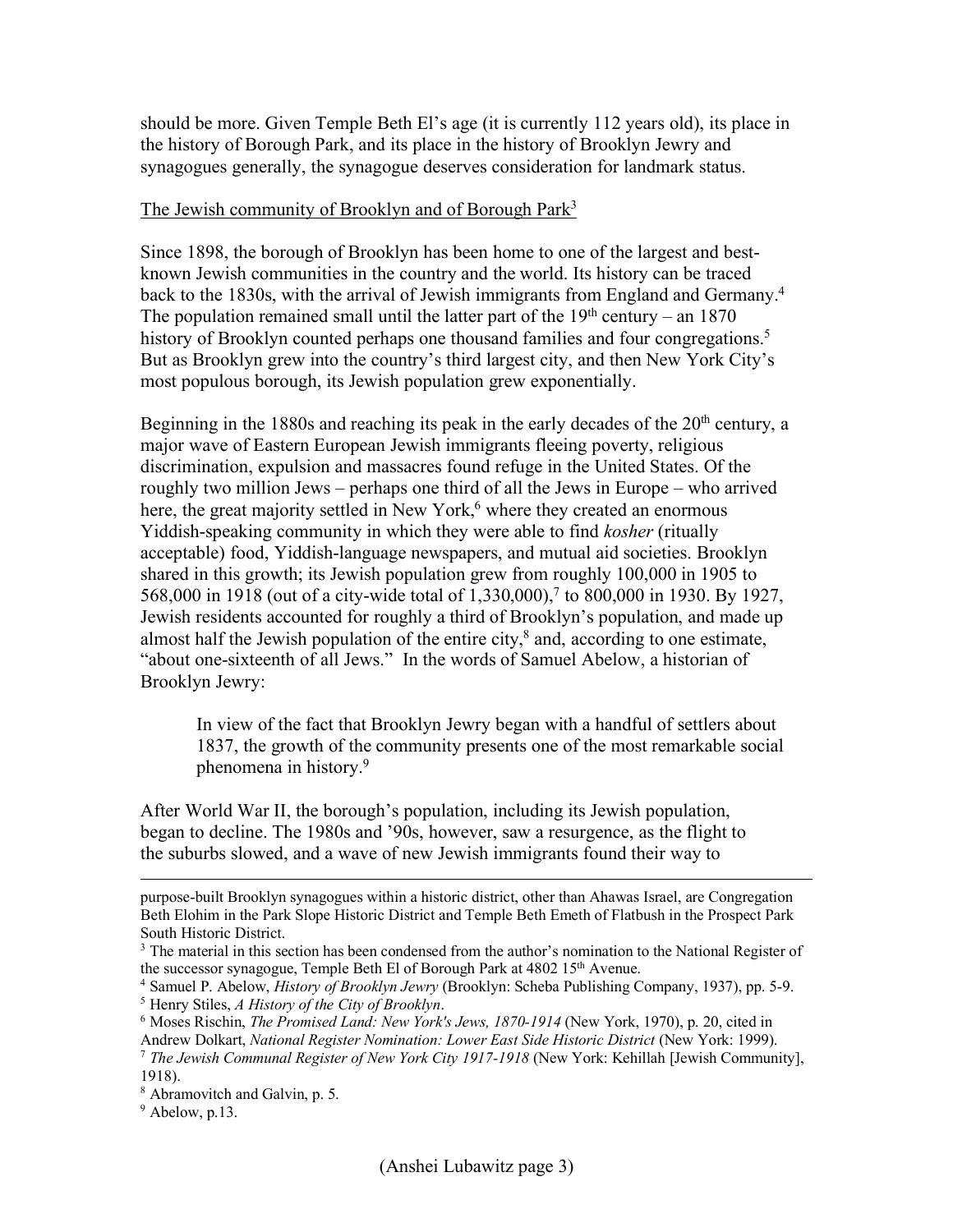Brooklyn.<sup>10</sup> Today's community – roughly  $420,000$ , out of the city's total of 1.13 million – is made up of many different elements:

Brooklyn's Jewish life is breathtaking in its diversity. Major groupings in the borough include Jews from the former Soviet Union, from Syria, Jews of central and eastern European origin, Israeli Jews, Jews from Arab lands, Iranian Jews. There are large numbers of elderly Jews, yuppie Jews, Holocaust survivors, Orthodox, Ultra-Orthodox…. Within its borders, Brooklyn has contained major centers of Jewish religious, educational, and all varieties of Zionist and anti-Zionist life.<sup>11</sup>

Among the most heavily populated Jewish neighborhoods in Brooklyn is Borough Park (also spelled Boro Park<sup>12</sup>), located in the southwestern part of the borough within the old town of New Utrecht. Its boundaries are variously described, but generally considered to be 37<sup>th</sup> Street on the north, 64<sup>th</sup> Street on the south, McDonald Avenue on the east, and 8<sup>th</sup> Avenue on the west. Development began in the 1880s; <sup>13</sup> by 1911 the neighborhood had become heavily built up.<sup>14</sup>

Jewish immigration into Borough Park began early in the 20<sup>th</sup> century. A lengthy article in the *Brooklyn Eagle* in 1909 described the newly flourishing community, noting that the neighborhood now had five Jewish congregations. By 1930, the Jewish population of Borough Park had reached roughly 60,000, or half the neighborhood.<sup>15</sup>

In the period following World War II, the Jewish population of Borough Park became, in historian Mayer's words, "the most important Orthodox Jewish community in the country."<sup>16</sup> Today, as described in *The Jewish Week*:

Ninety percent of the inhabitants are Jewish, most are *chasidic* or *haredi* [fervently Orthodox]…. With over 100,000 inhabitants, that makes Boro Park the largest religious Jewish community in the world outside of Jerusalem.<sup>17</sup>

#### Synagogues in Brooklyn and Borough Park

Synagogues have always played a major role in the life of New York's Jewish population. Brooklyn's synagogues reflect the religion's varied modern history – there

<sup>-</sup><sup>10</sup> Marc D. Angel, Jeffrey S. Gurock, "Jews," *Encyclopedia of New York City*, ed. Kenneth T. Jackson (New Haven: Yale University Press, 1995), p. 622.

 $11$  Abramovich and Galvin, p.3.

<sup>&</sup>lt;sup>12</sup> In this report, the name is spelled "Borough Park" unless it appears as "Boro Park" in a quoted source, in which case that spelling is retained.

<sup>13</sup> General information from John J. Gallagher, "Borough Park," *Encyclopedia of New York City*, ed. Kenneth T. Jackson (New Haven: Yale University Press, 1995), p.129.

<sup>14</sup> "South Brooklyn's Rapid Development," *New York Times*, April 23, 1911, p. XX2.

<sup>15</sup> Mayer, p.24.

<sup>16</sup> Mayer, p.34.

<sup>17</sup> Joshua Halberstam, "A Rebbe's Grandson Returns Home," *Jewish Week*, March 6, 2009, p. S4-S5.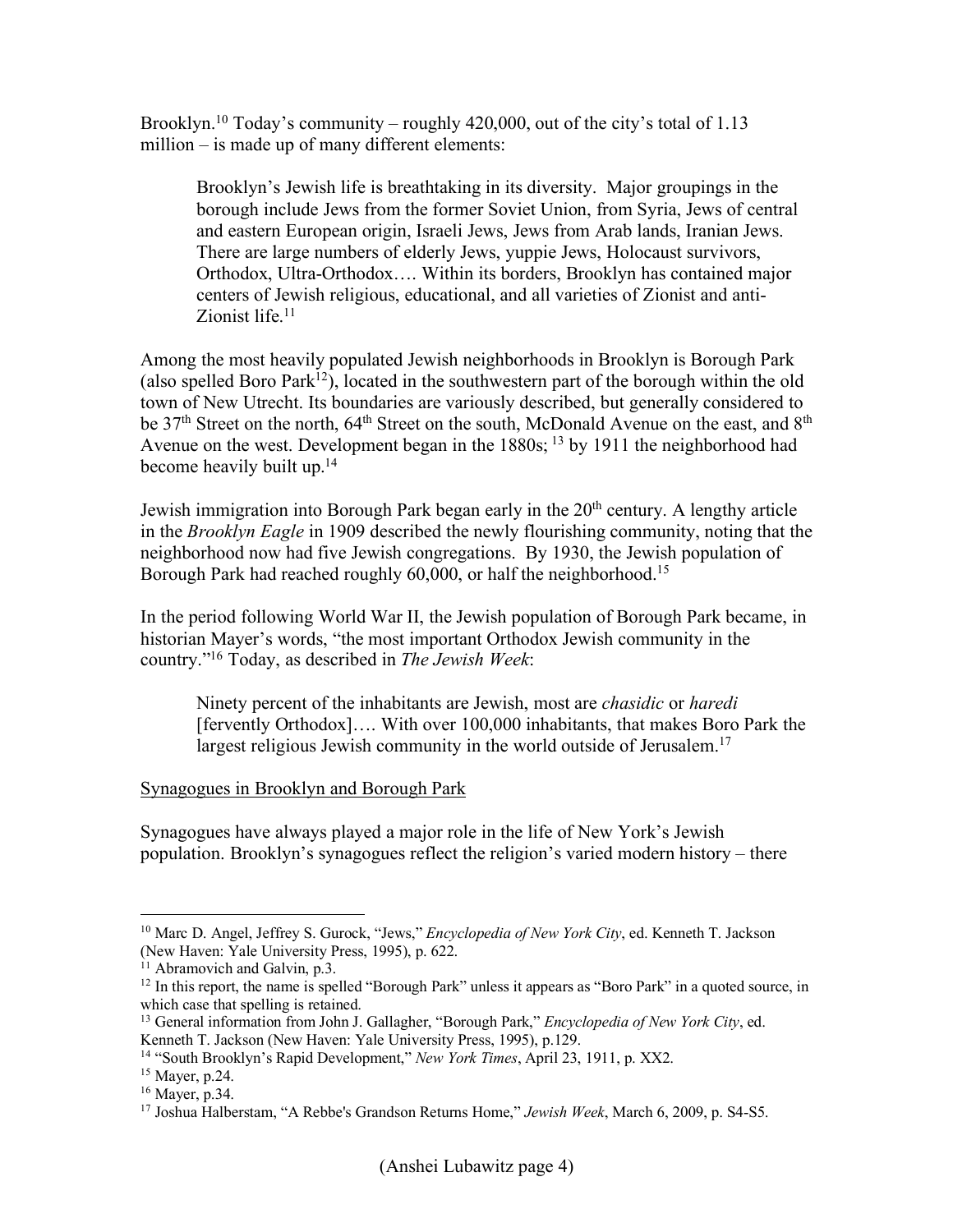are synagogues associated with the Reform and Conservative movements, as well as Modern Orthodoxy and the synagogues of the borough's many Hasidic communities.<sup>18</sup>

Brooklyn's first Jewish congregation, Beth Elohim, met informally in 1848 in Williamsburg, and officially incorporated in 1851. In 1859, the congregation bought a Lutheran church on South First Street and converted it to use as Brooklyn's first synagogue. In 1862, Brooklyn's second Jewish congregation, Baith Israel, constructed Brooklyn's first purpose-built synagogue at the corner of Boerum Place and State Street.<sup>19</sup>

Within 40 years, Brooklyn synagogues numbered in the hundreds. New York's 1918 Jewish population was served by 700 synagogues, of which not quite 300 were located in Brooklyn; of those, Borough Park had 27 permanent synagogues and 13 temporary ones. Of the 27 permanent synagogues, 15 were identified as orthodox, 7 as conservative, and 5 as reform. Twenty of these permanent synagogues had their own buildings.<sup>20</sup> The neighborhood's first synagogue building, Temple Beth El (now Anshei Lubawitz), still stands, and is considered – together with its near contemporary, Ahawas Israel in Greenpoint of 1904 – to be one of the two oldest built as a synagogue and still in synagogue use surviving in all of Brooklyn.<sup>21</sup>

#### Temple Beth-El of Borough Park: The Congregation<sup>22</sup>

Temple Beth-El of Borough Park, now called Anshei Lubawitz, has served an Orthodox congregation for most of its existence. The original congregation appears to have been formed in 1902 as a Reform congregation – which would account for its original name, "Temple" being a name more typical of Reform synagogues. But by the time of the synagogue's opening in 1907, Beth El was led by a prominent Orthodox rabbi, Rav Avraham Eber Hirschowitz, who stayed with Beth El until after the congregation moved into a larger home in 1922.

The congregation initially met in temporary quarters at  $40<sup>th</sup>$  Street and  $13<sup>th</sup>$  Avenue. As described in the *Brooklyn Eagle* in 1903:

Congregation Beth El was organized on July 15 and incorporated August 2, 1902.

<sup>&</sup>lt;sup>18</sup> Though Judaism is small in numbers of adherents, compared to such religions as Christianity and Islam, it has many different theological manifestations. For a description and history, see Isidore Epstein, *Judaism* (Penguin Books, 1959, reprinted 1973), especially Chapter 21, "Modern Movements in Judaism."

 $19$  The congregation moved to more residential Cobble Hill in 1905, and their former synagogue was demolished to make way for the Brooklyn House of Detention in the 1950s. (Information courtesy of Ann Friedman at the New York Landmarks Conservancy.)

<sup>&</sup>lt;sup>20</sup> The Jewish Communal Register of New York City 1917-1918 (New York: Kehillah [Jewish Community], 1918), chart opposite page 122.

<sup>21</sup> See footnote 1 above.

<sup>&</sup>lt;sup>22</sup> The material in this section has been condensed from the author's nomination to the National Register of the successor synagogue, Temple Beth El of Borough Park at 4802 15<sup>th</sup> Avenue.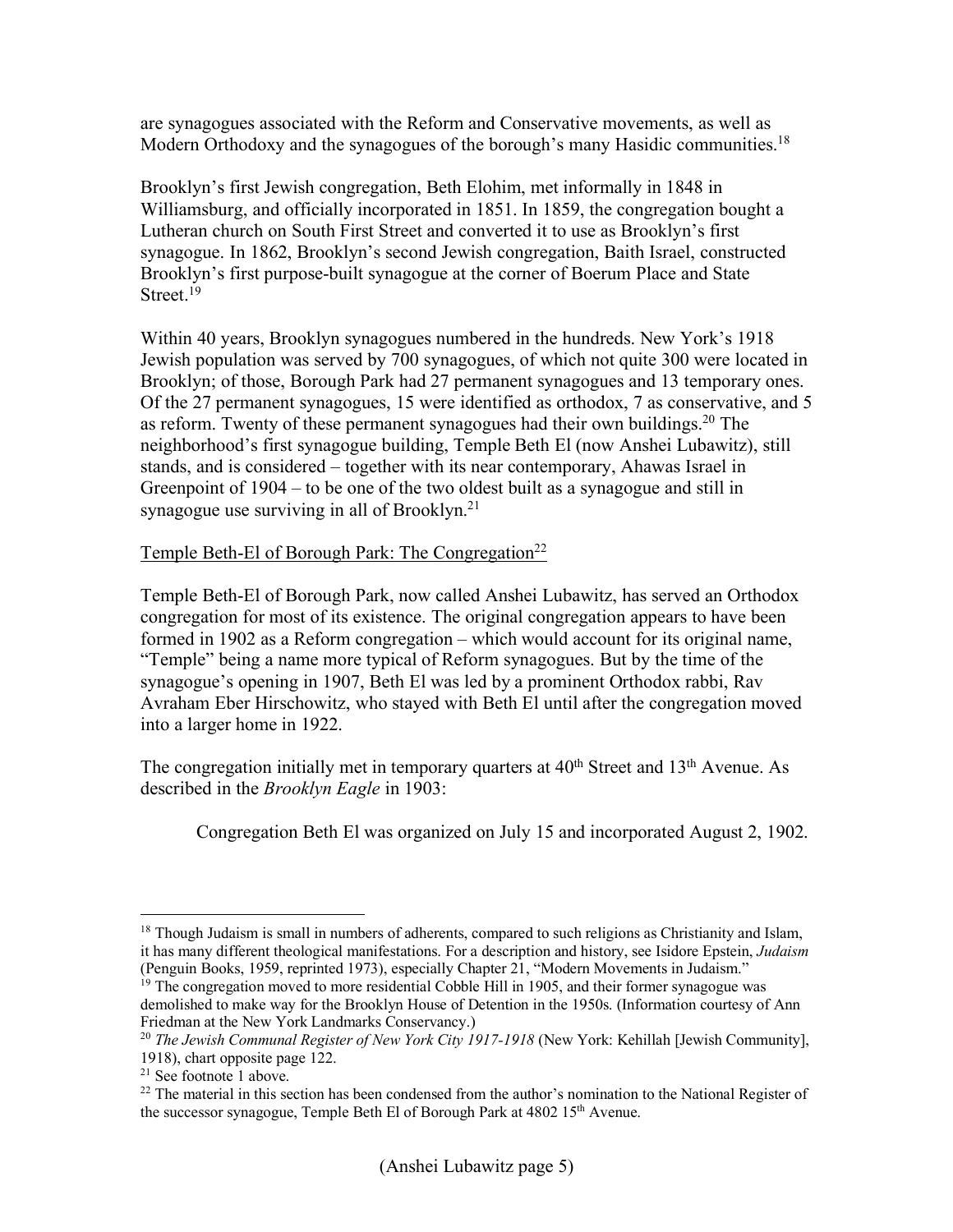The congregation is in a flourishing condition and has progressed far beyond the expectations of the charter members. The membership is increasing constantly. Congregation Beth El is a reform body.

The *Eagle* quoted the congregation's chairman, Bela Tokaji:

"Its members are reformers in the full meaning of the word, and take great pride in announcing to the Jewish residents in this growing section of the Borough of Brooklyn that they will do their best to promote modern Judaism, American Judaism," said Mr. Tokaji last night. "They are determined to arouse the Jews of Flatbush, Windsor Terrace, Kensington, Flatlands, Martense, Borough Park, Bath Beach and Bensonhurst from their lethargy, to induce them to take an interest in Jewish affairs, and to promote social intercourse. They heartily approve the resolutions adopted by the delegates of the Union American Hebrew Congregation [sic], in convention in the City of St. Louis last year, to find ways and means to bring together the orthodox and reform Jews and to establish unity, not only throughout the length and breadth of our glorious country but all over the world."<sup>23</sup>

It is unclear what precisely the founders meant by "Reform," however. When the new building opened in 1907, the congregation was being led by Rabbi Hirschowitz, and a 1909 article described Beth El as:

…the most prominent Orthodox congregation of Borough Park. In addition to having a Talmud Torah [religious school], there is a Woman's auxiliary.... Within the last two years this orthodox element of Borough Park has been increasing and has settled in the section of Borough Park below Thirty-ninth Street. Here, as in Brownsville and Williamsburg, the Russian, Polish and Hungarian Jews are very anxious to adapt themselves to the conditions and make themselves part of their environment and to become good American citizens.<sup>24</sup>

Among the founders were Jews from a variety of backgrounds. Henry I. Lyons, founder and first president of the congregation, was a

…retired woolen merchant of Manhattan and well known in philanthropic circles in Brooklyn…and the first president of the Hebrew Educational Foundation of Borough Park.<sup>25</sup>

Another founder was Samuel Honig,

…vice president of Schranz & Bieber, Inc., wholesale toys, 115 Fifth Avenue… Mr. Honig was born in Austria in 1897 and made his home in the Boro Park

<sup>&</sup>lt;u>.</u> <sup>23</sup> "Reformed Jews at Work," *Brooklyn Eagle*, December 6, 1903, p.10.

<sup>24</sup> "Borough Park Jewry Progressive Community," *The Brooklyn Daily Eagle,* June 20, 1909, p.1.

<sup>25</sup> *New York Times*, obituary, June 12, 1932, p.30.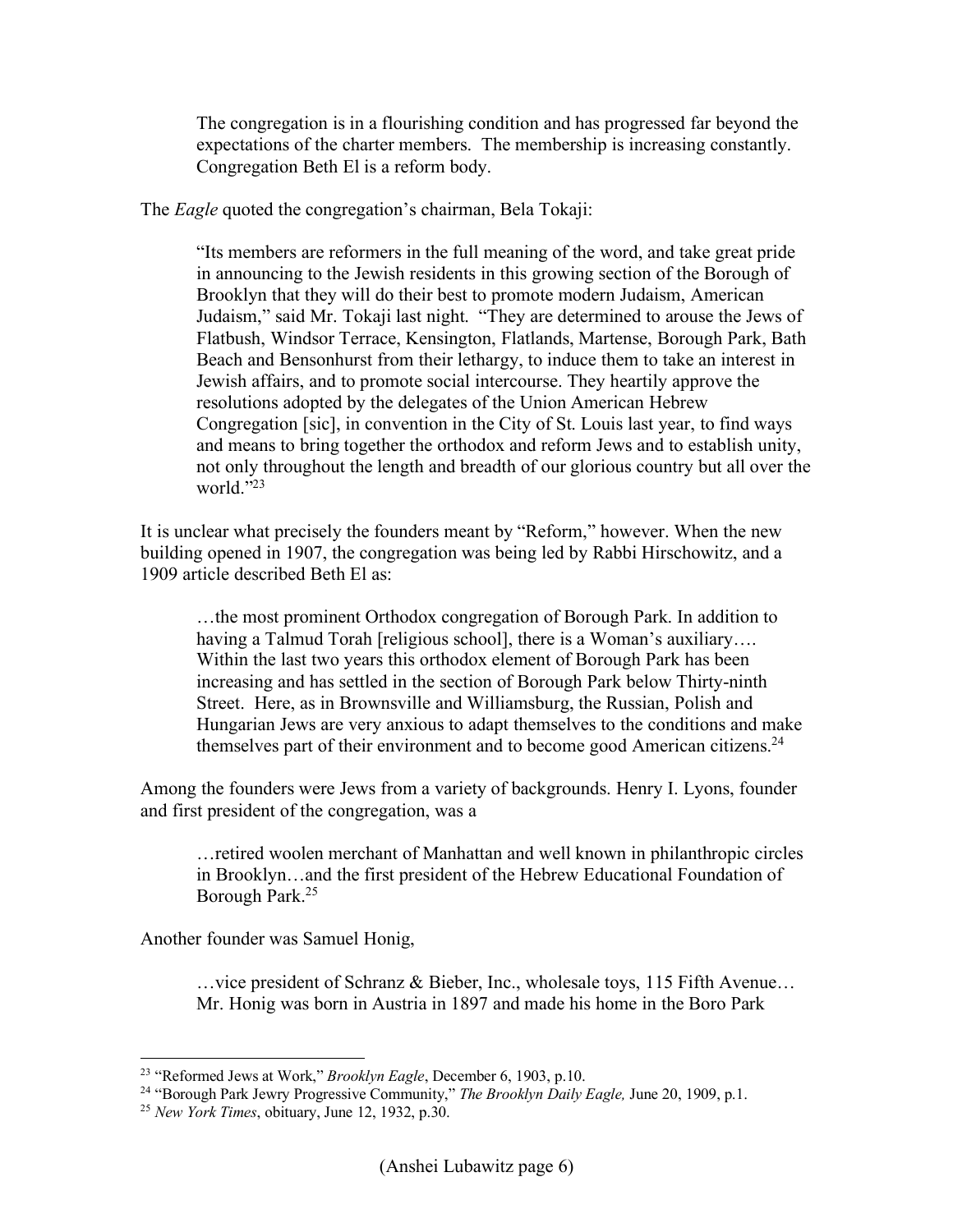section of Brooklyn. He was a founder and member of the board of governors of Temple Beth El, Brooklyn.... 26

Yet another founder, Louis Jesse Robbins,

… was born in Russia, and for many years had been a field agent for the Mutual Life Insurance Co.<sup>27</sup>

In 1908, a survey in the *American Jewish Yearbook* described Beth El as having a membership of 110; officers included President Moses Napelbaum, Treasurer Philip Gurian, Sr., and Secretary Henry Lyons. The synagogue had daily services in Hebrew, and a school with three teachers and 78 children.<sup>28</sup>

#### The Temple Beth El Synagogue

In 1905, the congregation had grown to the point where it was able to build its own synagogue. The new building was designed by Brooklyn architect John C. Walsh and constructed by a local Borough Park builder, Vito De Fino.

J.C. Walsh (as he was known professionally; dates undetermined) was active in Brooklyn from the mid-1890s until at least the end of the first decade of the new century; he had offices on Eastern Parkway (1897) and Fulton Street (1899-1900),<sup>29</sup> before settling at No. 4 Court Square, a building favored by Brooklyn architects and construction companies, close to Brooklyn Borough Hall. Much of his work was residential; in 1906 and 1907, apparently two of his busiest years, he filed plans for dozens of houses and tenements in various parts of the borough.<sup>30</sup> He also designed a large Colonial-inspired house at 171 Westminster Road in what is now the Prospect Park South Historic District,<sup>31</sup> as well as a three-story school building in Long Island City $32$ , and a four-story office building in Baltimore.<sup>33</sup>

Temple Beth El appears to have been his first venture in synagogue architecture, but its design must have impressed the community, because the following year, 1907, Walsh was hired to design a larger and more expensive synagogue, also in Borough Park, for Congregation Emanuel<sup>34</sup> (that synagogue, unfortunately, was recently demolished).

<sup>26</sup> *New York Times*, obituary, July 17, 1955 p. 61.

<sup>27</sup> *Brooklyn Eagle*, obituary, May 29, 1922, p. 5.

<sup>28</sup> *American Jewish Year Book, 5668,* Henrietta Szold editor (Philadelphia: Jewish Publication Society of America, 1908), p. 262.

<sup>29</sup> Dennis Steadman Francis, *Architects in Practice New York City 1840-1900* (New York: Committee for the Preservation of Architectural Records, 1979), p. 97.

<sup>30</sup> As reported in various issues of the *Brooklyn Daily Eagle*.

<sup>31</sup> New York City Landmarks Preservation Commission, *Prospect Park South Historic District Designation Report*, LP- 0979 (New York: City of New York, 1979), p. 131.

<sup>32</sup> *School Board Journal* (Vol. XXVIII, No. 4, Milwaukee NY, April 1904), p. 27.

<sup>33</sup> *Industrial Development and Manufacturers' Record*, March 3, 1904, p. 143.

<sup>34</sup> *American Architect and Building News*, July 20, 1907, p. 92: "Architect J.C. Walsh, 4 Court Square, has plans prepared for a temple at Fourteenth Avenue and Forty-ninth Street for the Congregation Emanuel. Cost, \$75,000."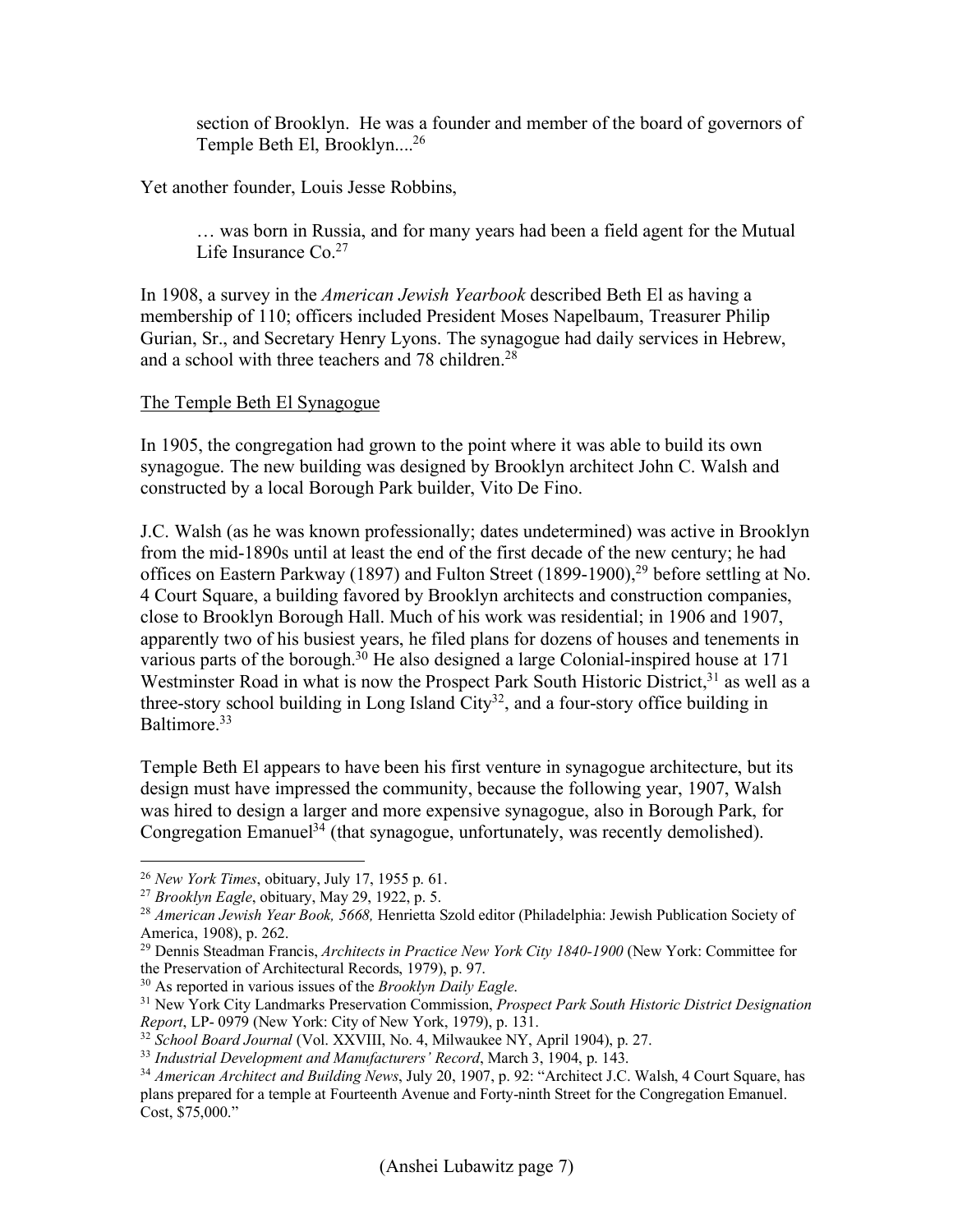Not much is known about the synagogue's builder, Vito De Fino (?-1918),<sup>35</sup> but his daughter wrote a short article about the family in 1994:

In 1906, the recently established congregation of Temple Beth-El hired my father to build a synagogue. Completed in 1906 [sic], the synagogue is still standing at 4022 12th Avenue but is now occupied by Congregation Anshei Lubawitz. The previous year, 1905, my Parents, Tecla and Vito De Fino, and their children had moved from Manhattan to the house they had recently bought on 39<sup>th</sup> Street and  $10^{th}$  Avenue…<sup>36</sup>



Cornerstone of Congregation Beth El (photo: Dovid Shor)

Plans for laying the cornerstone of the new synagogue attracted attention in the press:

NEW TEMPLE TO BE BUILT FOR CONGREGATION BETH EL

Plans have been filed with the Building Department for a temple to be erected at the northwest corner of Twelfth avenue and Forty-first street by the Congregation Beth El of Borough Park.

The building will be of Moorish design, half brick and half frame, and according to present arrangements is to be completed by the middle of August next. J.C. Walsh is the architect.

<sup>-</sup><sup>35</sup>From *The American Contractor*, September 28, 1918, p.27: "Vito de Fino, a contractor of Brooklyn, N.Y., died at his home in that city September 18, aged 44 years."

<sup>36</sup> Belle De Fino Gambaro, "I Remember Boro Park: Historical Highlights," *Boro Park Community News*, May 4, 1994, p.151.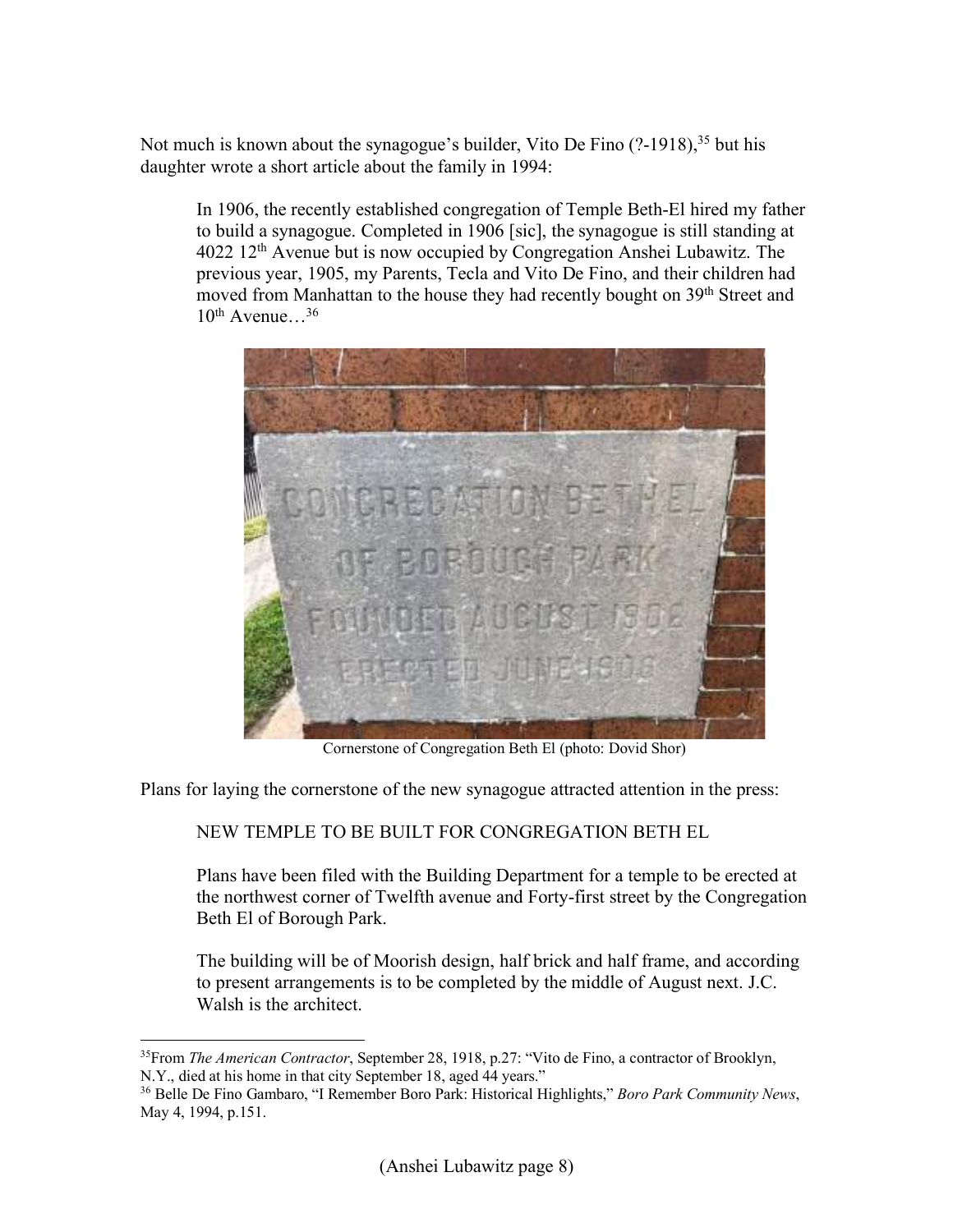Michael Furst will on Sunday June 10, lay the cornerstone with the appropriate ceremonies. The congregation, which was the first one in the section, was organized about four years ago by a few men…. Its present membership numbers nearly one hundred. The Building Committee, of which Henry Lyons is the chairman, is working very hard to bring the undertaking to a successful conclusion<sup>37</sup>

Additional details followed in reporting on the cornerstone ceremony:



*Brooklyn Standard Union*, June 2, 1906.

The cornerstone of the congregation Beth El was laid yesterday at Twelfth avenue and Forty-first street. M. Napelbaum, president of the board of trustees, presided at the ceremonies.

Michael Furst laid the cornerstone while the Fourteenth Regiment band played the national anthem. Addresses were made by Borough President Coler, Henry Lyons, Rabbi H. Wessler and M. Napelbaum.

<sup>-</sup>37 "New Temple to be Built for Congregation Beth El," *Brooklyn Standard Union*, June 2, 1906.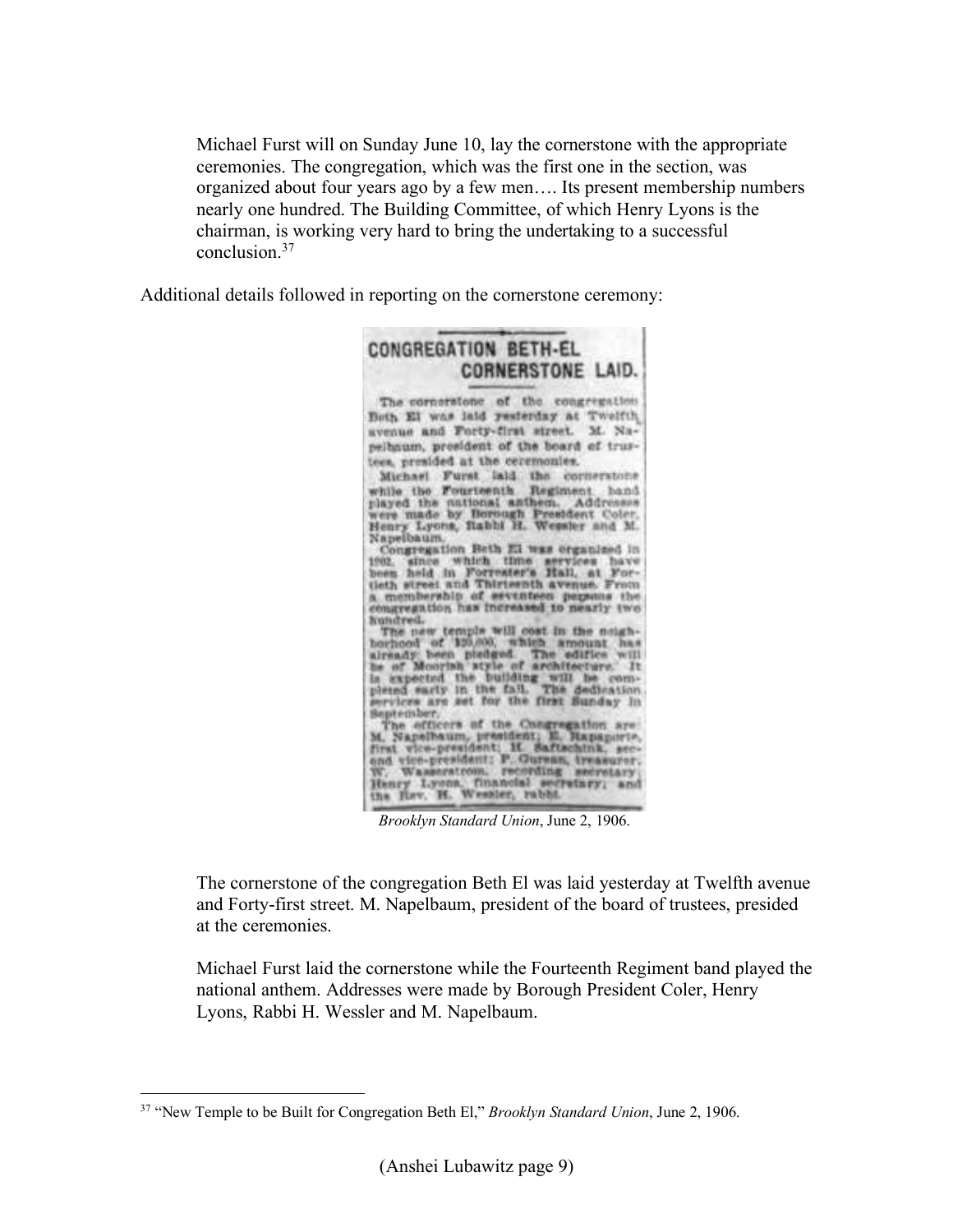Congregation Beth El was organized in 1902, since which time services have been held in Forrester's Hall, at Fortieth street and Thirteenth avenue. From a membership of seventeen persons the congregation has increased to nearly two hundred.

The new temple will cost in the neighborhood of \$20,000, which amount has already been pledged. The edifice will be of Moorish style of architecture….<sup>38</sup>

A more expansive description appeared in the *Brooklyn Eagle*, and gives an indication of how the new synagogue was seen at the time. It included descriptions of two dignitaries who participated in the ceremony: Bird S. Coler, Brooklyn Borough President, and Michael Furst, not a member of Temple Beth El, but a well-known Brooklyn lawyer active in Jewish affairs, son of the founder of Brooklyn's first synagogue and a prominent member of Brooklyn's Jewish community. Furst's "father was the president of the first congregation in the Western District of Brooklyn."<sup>39</sup> On his death in 1934, Michael Furst was referred to as "the grand old man of Brooklyn Jewry."<sup>40</sup>

Borough President Bird S. Coler was the principal speaker at the ceremonies attending the laying of the cornerstone of the Temple Beth El….which comprises most of the Hebrews of the Martense and Borough Park sections.

Michael Furst laid the cornerstone with a silver trowel made especially for the occasion, while the borough president and a thousand Hebrews looked on…

Mr. Lyons introduced Borough President Coler, who said, among other things:

"It is always a pleasure to me to attend at the opening of any enterprise that will tend toward the elevating and uplifting of the citizens. There are more Jews in this great city of ours than in any other city of the earth, and as time goes on you are beginning to play an important part in the workings of this great nation. If we are to have good citizens, it must be through the religious organizations, and I hope that the Jews will be in the forefront of that work. It is your duty to do all you can to help raise this synagogue…." Mr. Coler was heartily applauded.

…Michael Furst…was given a great ovation. He spoke of the onward march in the progress of the Jews in this country, saying in part:

"Fifty years ago there was but one Jewish congregation in the then City of Brooklyn. But since those early days there have come to us people who have so utilized their meager resources that the Jewish race to-day plays a very important part in the affairs of our city, state and national government.

<sup>&</sup>lt;u>.</u> <sup>38</sup> "Congregation Beth-El Cornerstone Laid," *Brooklyn Standard Union*, undated clipping.

<sup>39</sup> "Hebrew Home of Worship Opened in Borough Park," *Brooklyn Daily Eagle*, May 13, 1907.

<sup>40</sup> *Brooklyn Daily Eagle*, June 28, 1834, p. 15 col. 1.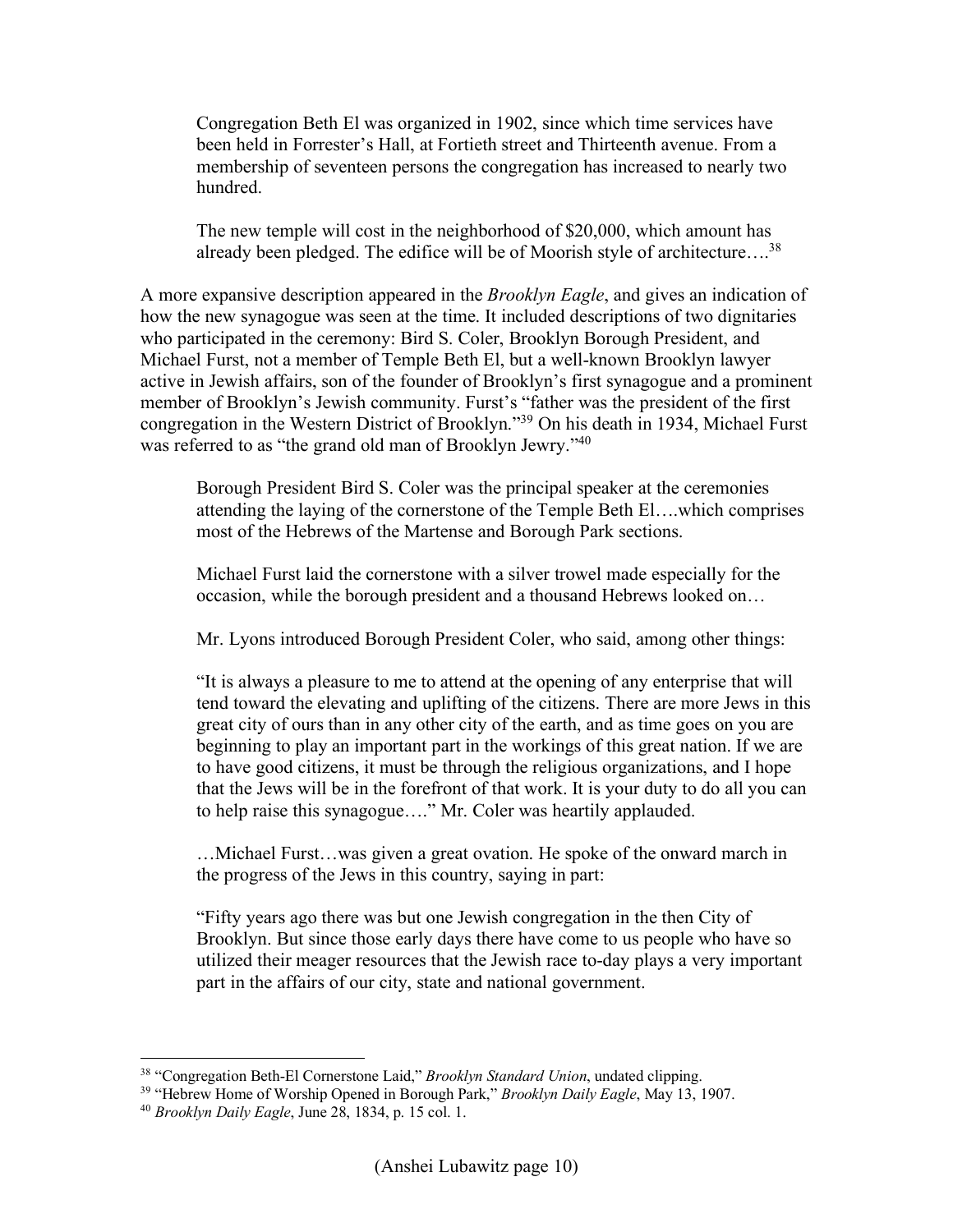"This event we celebrate to-day…will mean much to the Jewish people of this Borough Park section…where we will worship God according to the most ancient customs. Our religion was old when various other creeds sprang into being. But while we are doing our duty in perpetuating our belief, let us not forget that, aside from religion, we are citizens of the United States of America, our country, the greatest nation on earth."<sup>41</sup>

Borough President Coler and Michael Furst, among others, returned in May of 1907 for the dedication of the completed building.<sup>42</sup>

The synagogue's cornerstone laying was also noticed in the Yiddish-language press, and one account gives the community's perspective on the new synagogue. Aside from recounting the events of the ceremony, the article noted:

Borough Park is one of the neighborhoods in which the Jewish population has grown a lot in recent times. It now boasts about 400 families…and their number is growing exponentially every day. Until now, the congregation…would gather in rented space. But now they are about to have their own grand temple….

It is said that the "boom" began around 8-9 years ago – but they would not sell lots to Jews. It is therefore heartening to see the Jewish community flourishing here, and tending to its communal needs.

Nearly all of the Jewish residents of Borough Park were present at the ceremony….

Mr. Michael Furst, a renowned lawyer, held an hour-long address in which he gave an overview of growth of the Jewish community in Brooklyn. He related that exactly fifty years earlier, his own father had placed the cornerstone for the first synagogue in all of Brooklyn. At that time there was only a handful of Jews in Brooklyn, and today Brooklyn Jews comprise ten percent of all Jews in America…. He concluded with an appeal that the Jews should be good Jews inside the synagogue, and loyal citizens outside it....<sup>43</sup>

#### The Design of Temple Beth-El

-

John C. Walsh does not appear to have had much experience – perhaps none – in designing synagogues, but likely had some direction from the congregation, and may have looked at other synagogues of the day, because his design conforms to two broad patterns in late-19<sup>th</sup> and early 20<sup>th</sup>-century synagogue design: the layout as a "tenement synagogue" and the use of the "Moorish style."

<sup>41</sup> "Laid a Cornerstone," *Brooklyn Eagle*, June 11, 1906, p. 10.

<sup>42</sup>" Hebrew Home of Worship Opened in Borough Park," *op. cit.* 

<sup>43</sup> "New Synagogue in Boro Park," *The Morgen Zhournal*, June 11, 1906. (Translation from the Yiddish by Yitzchok Shteierman.)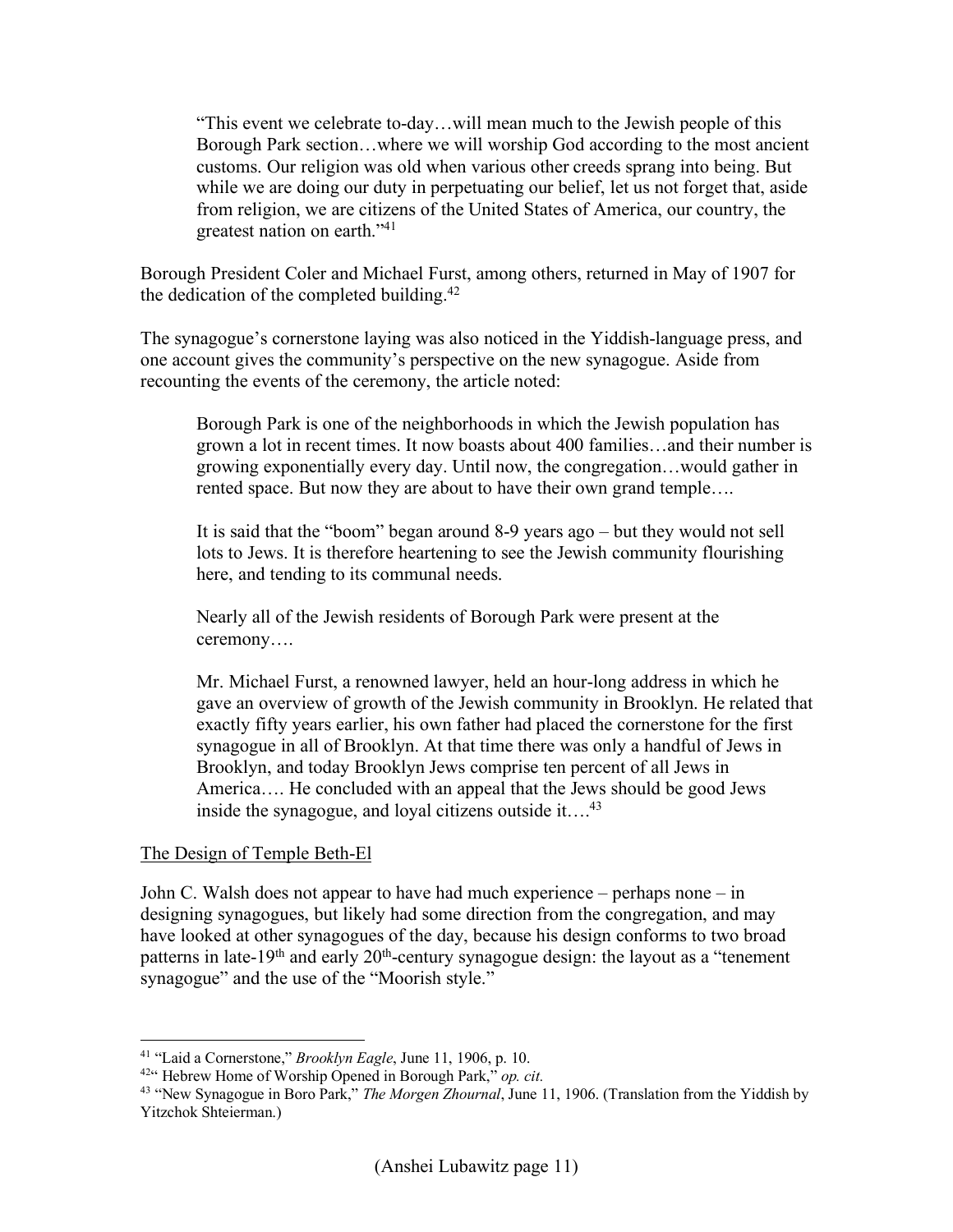The history of New York synagogues extends back to the construction in 1729 of the original "Shearith Israel" or Mill Street synagogue (demolished). In the intervening three centuries, synagogue architecture has gone through many iterations. Surviving New York synagogues include a number of distinct types, ranging from "stieblach," or store-front synagogues; to vernacular "tenement synagogues" – long narrow structures suited to the 100x20 foot lots typical of the Lower East Side (e.g. the National Register-listed Stanton Street Shul on the Lower East Side); to grand, high-style "cathedral" synagogues (e.g. Central Synagogue, a New York City landmark in midtown Manhattan).

The Temple Beth El synagogue was designed as a local synagogue for a small neighborhood population, not as a grand architectural statement. Though built in an outlying neighborhood, Temple Beth El is remarkable in that it closely resembles the vernacular "tenement synagogues" that sprang up on the Lower East Side. Small vernacular synagogues on narrow tenement lots were the most common type there – much as vernacular synagogues were by far the most common in Europe and the Middle East.<sup>44</sup>

The architects of such Lower East Side synagogues, which had to be shoehorned onto narrow tenement lots, developed what has been characterized as a unique vernacular style. On their exteriors, these buildings were similar in size, materials and proportions to neighboring tenements or small commercial buildings. Their facades were often an adaptation of forms popular for larger synagogues. The resulting designs often featured a brick and stone tripartite façade, in a neo-Classical or Beaux-Arts style. Inside, the architects had to adapt the long, narrow proportions of a typical tenement lot to the ritual requirements of the congregation: an ark at the far end to hold the Torah scrolls, a *bimah* in the middle, facing the ark, from which services were led and the Torah scrolls read, and a gallery for women worshippers (who sat separately from men, in accordance with Orthodox Jewish practice) ringing the space on three sides. Traditionally, synagogues faced east so that congregations could pray in the direction of Jerusalem. Many small synagogues, however, with limited budgets, had to make do with narrow lots facing north or south, and so were unable to have sanctuaries facing east.

Temple Beth El follows the "tenement synagogue" pattern almost exactly, though it was able to take advantage of a wider lot, and unlike versions on the Lower East side it is a free-standing structure on a corner lot. The building is oriented southeast-northwest rather than east-west. Inside the synagogue, the long, narrow sanctuary includes a raised reader's platform towards the center, and a built-in ark for the Torah scrolls at the south end. Rising above the room on either side are galleries for the women's section, and a shallow barrel-vaulted plaster ceiling painted to suggest a cloudy sky. The walls on either side are adorned with tall stained-glass windows with Jewish symbols, notable the *magen* 

<sup>44</sup> Interview with Dr. Samuel Gruber, author of *Synagogues* and Director of the Jewish Heritage Research Center in Syracuse, N.Y., quoted in Shari Goldberg, "Vernacular Synagogue Architecture," *Common Bond*  (New York: New York Landmarks Conservancy, Winter 2001), Vol. 16, No 2., page 2.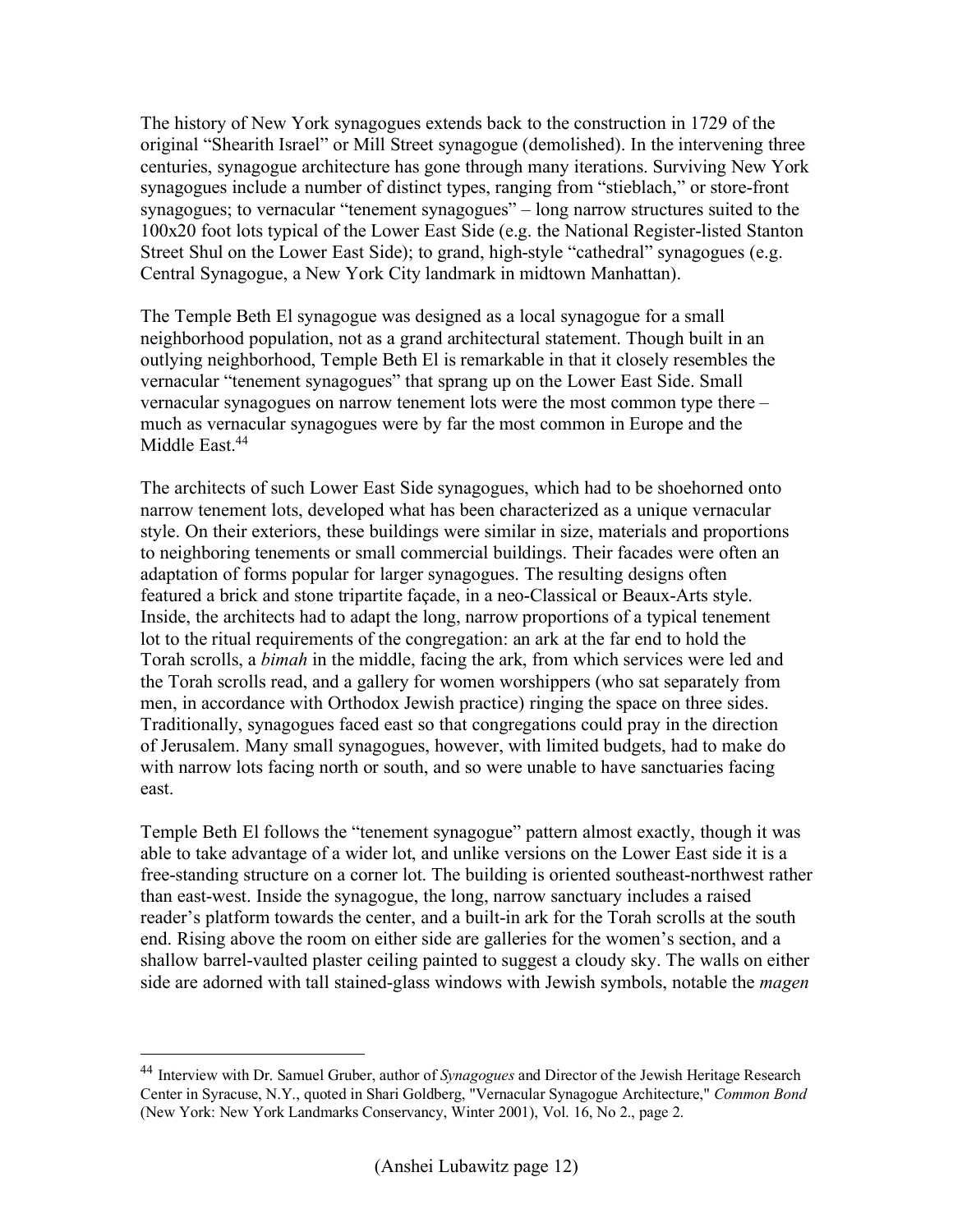*David* (shield of David, commonly called star of David). The far wall with the ark is covered by illusionistic painting suggesting elaborate drapery.<sup>45</sup>



Photo: Dovid Shor

The synagogue's façade is arranged in a typically tripartite design with a central entrance and reflects both Classical and Moorish influences. Though partially obscured by a onestory added porch, the façade is arranged as a central entrance flanked by a slightly projecting tower on either side. The details – notably the round-arched windows – are modestly classical, as is the cornice supported on console brackets. The organization, on the other hand – as suggested in the newspaper accounts describing the synagogue's

<sup>-</sup><sup>45</sup> The painting appears to be a later addition.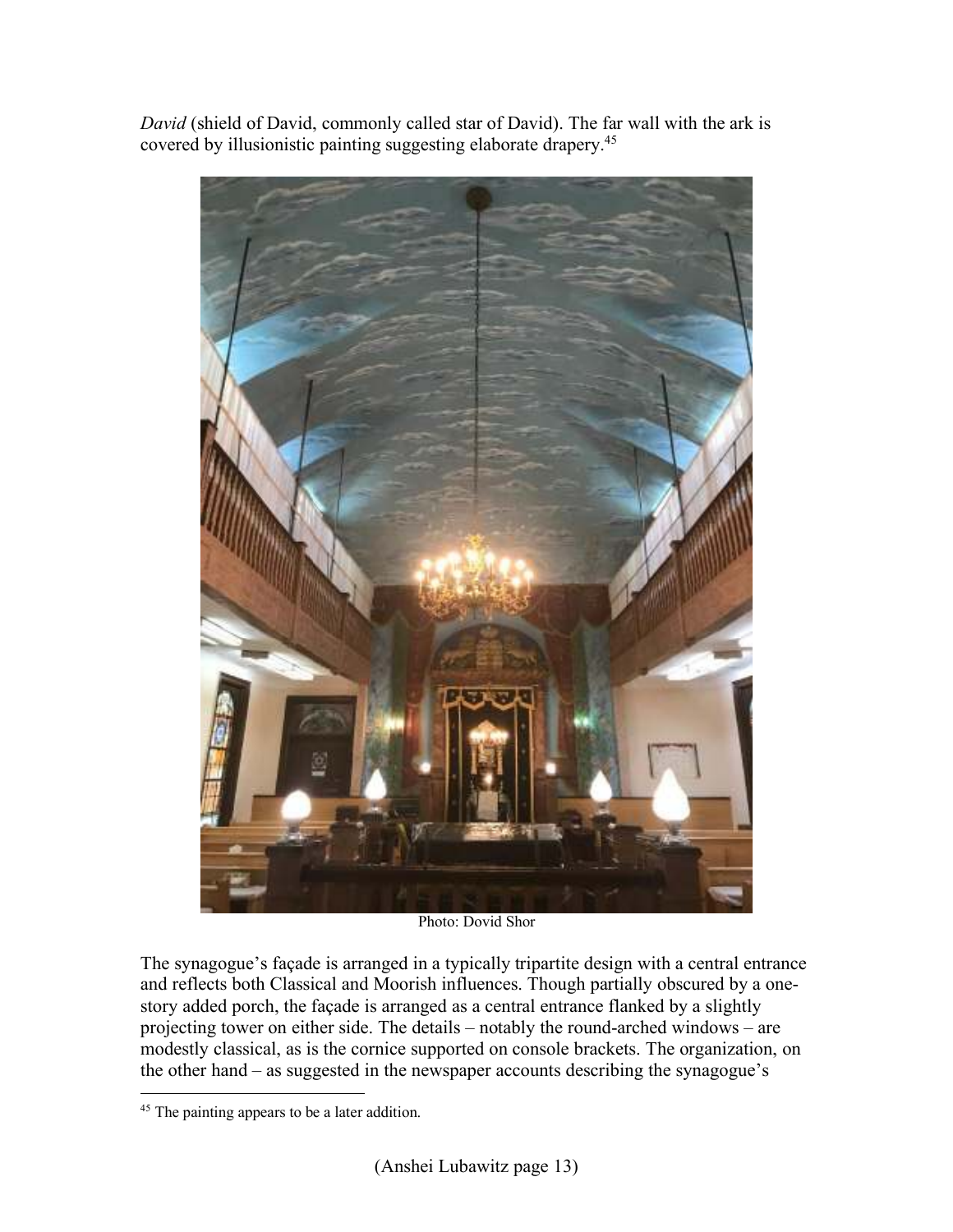design – reflects the popularity of Moorish-style ornament of a type that developed in Europe and America from the mid-19th to the early 20th centuries – in the belief that the Moorish represented a more "Eastern," and therefore more culturally appropriate style, for Jewish buildings.



Early photo of Temple Beth El from the collection of the Brooklyn Public Library

As one historian explains, in discussing the introduction of Moorish ornament into 19th-century European synagogues: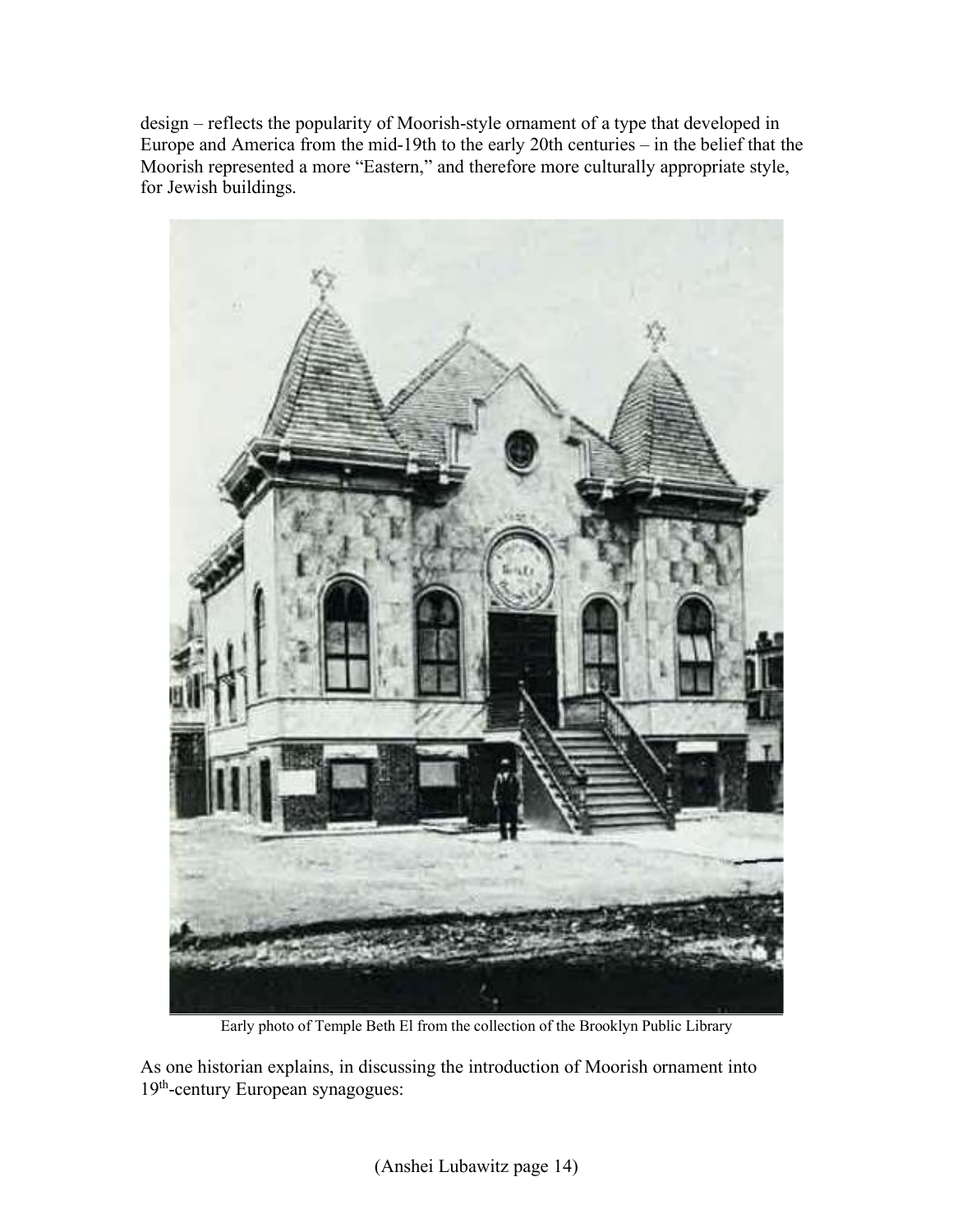When churches began to forsake classical architecture for the Gothic styles of the Middle Ages, synagogues (with few exceptions) did not follow suit, partly because Gothic was thought to be identified too closely with Christianity. Perhaps the revival of interest in the Jews of medieval Spain was responsible for a return to the architectural style of their synagogues. In a spirit of romantic escapism, the [synagogues] of the industrial age evoked the splendor of the palaces and gardens of the Alhambra. Reports of the synagogues of Toledo, now used as churches, began to percolate. Perhaps there was also the thought that the Jews derived from the Middle East, and in Islamic countries, had enjoyed a greater continuity of residence and respect than in the west; their architectural association with Saracenic detail would therefore have been of longer duration than other styles.<sup>46</sup>

A modest use of the style by Gottfried Semper in 1838-40 for interior detail at a synagogue in Dresden may be the earliest example. It was followed by grander examples in Cologne, Vienna and other European cities. Architect Leopold Eidlitz brought the style to New York in 1868, in his design for the former Temple Emanu-El (demolished). Frank Furness (unlike Eidlitz, not himself Jewish) used the style at the Rodef Shalom synagogue in Philadelphia (1869/70).

By 1866, elaborate angle towers which characterized this design, were an accepted feature of the Moorish style; they were adopted in many countries, crowned with balloon-like cupolas or onion-shaped and bulbous domes. They flank synagogues of varying sizes at Liverpool, London and New York (Lexington Avenue) [Central Synagogue].<sup>47</sup>

It is the use of flanking towers that most connects Temple Beth El to the Moorish style. Large, elaborately ornamental synagogues in Europe and the United States share this arrangement of a central entrance under a pediment or gable, flanked by slightly projecting towers that rise higher than the central area. Examples range from the Jubilee Synagogue in Prague to Central Synagogue in midtown Manhattan. Temple Beth El is far more modest than such buildings, and lacks the typical horse-shoe arch and other Moorish-inspired details, but the arrangement is clear, and the intention spelled out in those contemporary newspaper accounts of the building. In 1920, when the congregation had grown much larger and wealthier, a new Temple Beth El (listed in the National Register) was designed in a far more elaborate version of the style – but both of the congregation's two homes, each its own way, reflect the interest in Moorish design for synagogues.

<u>.</u>

<sup>46</sup> Edward Jamilly, "The Architecture of the Contemporary Synagogue," in Cecil Roth, ed., *Jewish Art: An Illustrated History* (New York: McGraw-Hill, 1961), p. 766. <sup>47</sup> *Ibid*., 767.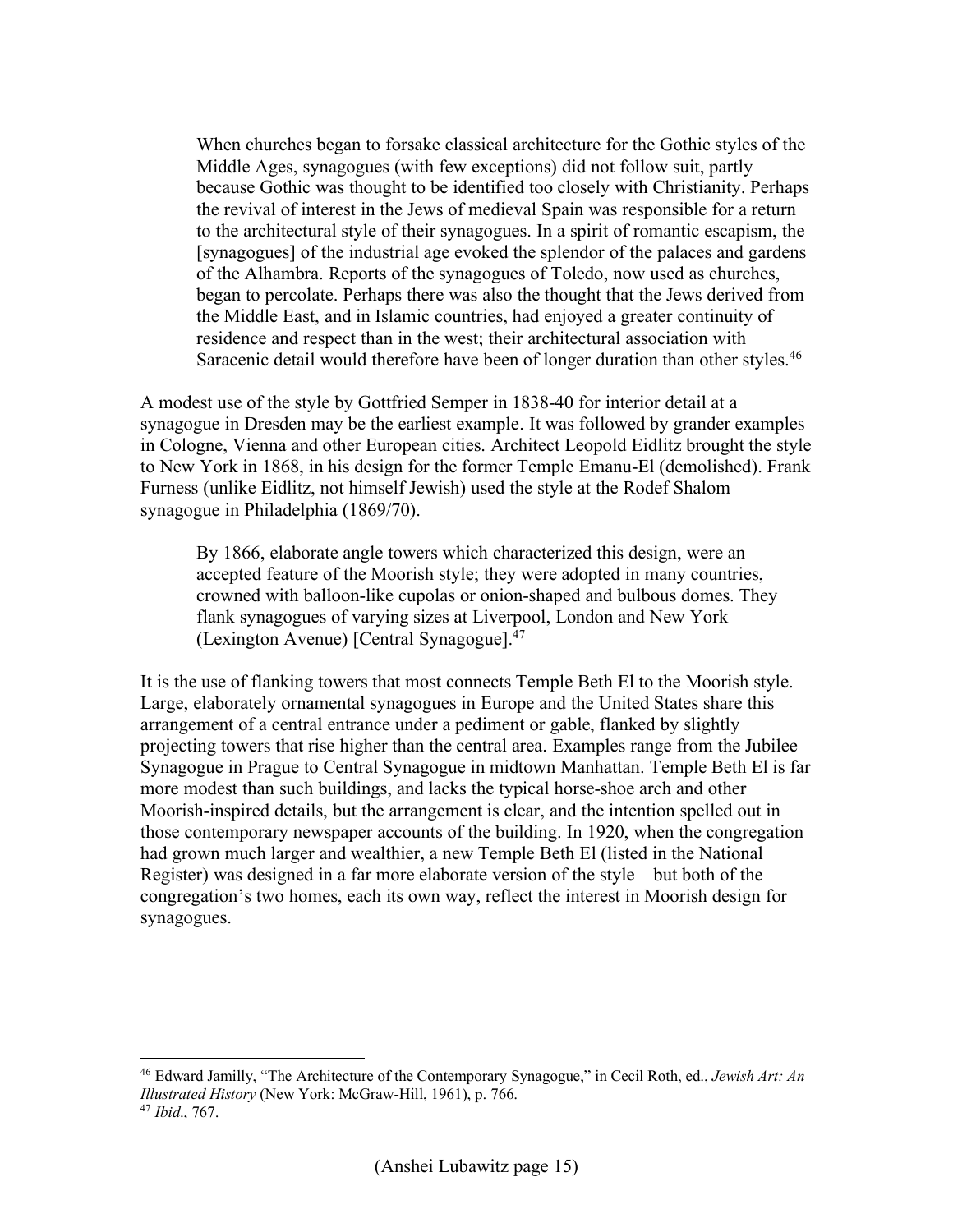

Jubilee Synagogue, Prague Temple Beth El, Borough Park

Temple Beth El has undergone alterations, in particular being refaced with stucco, and having the addition of a porch, supported by four columns; its roof appears to have been re-shingled, and the molded and bracketed cornice has been simplified and soffit encapsulated in aluminum or vinyl siding. The building's overall design, however, remains largely intact, as does its interior.

#### Temple Beth El from 1907 to 1922

Though modest in size, from the start Beth El played a major role in Borough Park's Jewish life. In 1906, a Chanukka celebration at the synagogue was noted in the press:

Kanuka [sic], or the Feast of Dedication, an everlasting memorial to the glorious victory won by Judas Maccabeus over the Greeks and Syrians, was celebrated Tuesday afternoon and evening by the Women's Auxiliary of the Congregation Beth El of Borough Park at their new synagogue…. About a thousand men, women and children were present. The programme was very elaborate, consisting of songs, piano solos, recitations, cornet solos and violin solos….<sup>48</sup>

An event in 1907, too large to fit into the synagogue itself, attracted press interest:

<sup>-</sup><sup>48</sup> *Brooklyn Standard Union*, 1906 (only the year of the clipping is known).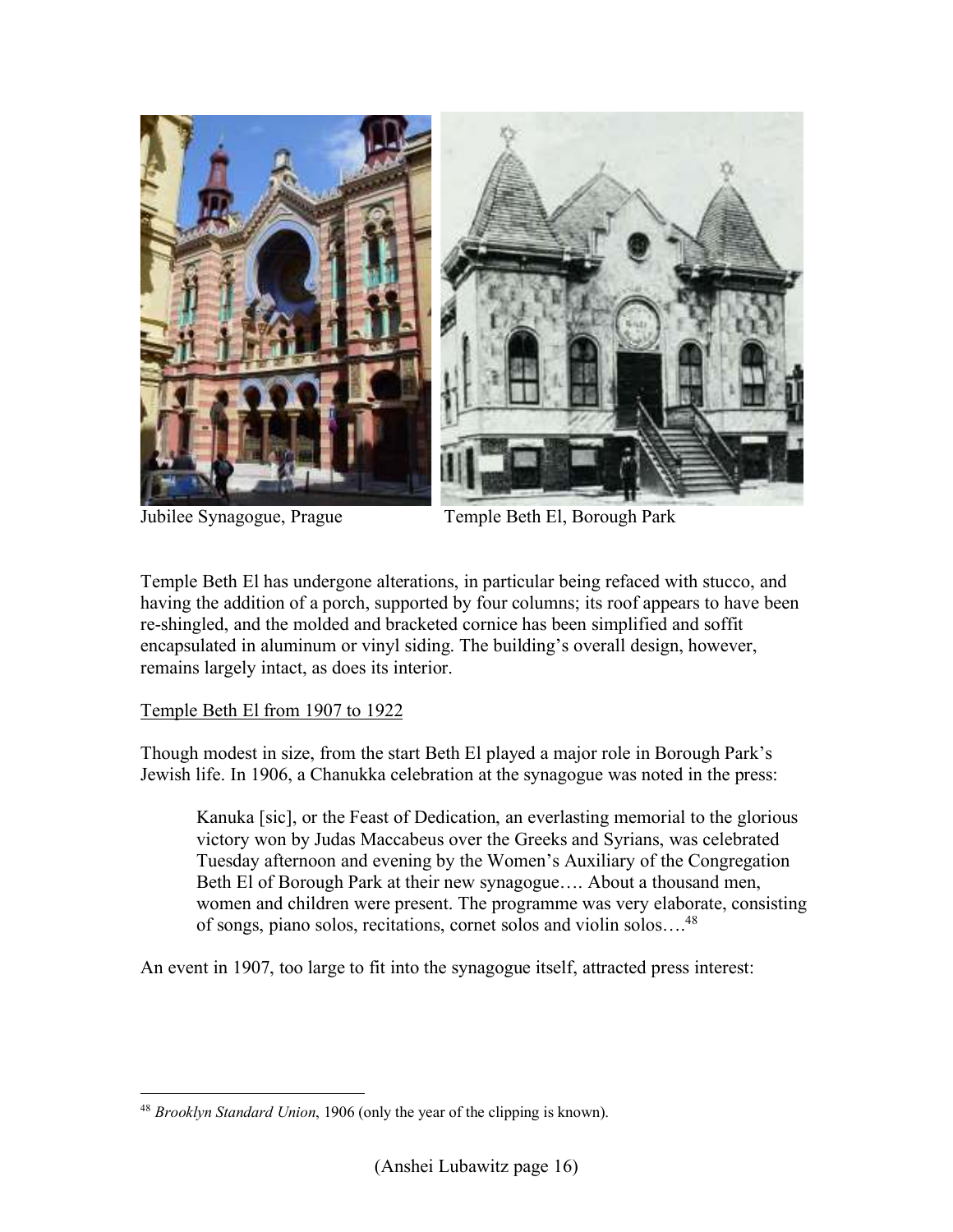#### MASQUERADE BALL FOR BETH EL SYNAGOGUE

A brilliant event in the South Brooklyn social circle was the first annual masquerade ball given by the Ladies' Auxiliary of the Congregation Beth El of Borough Park, this congregation being the first Jewish congregation in the great and growing Martense and Borough Park section. The ball was held last night at the Borough Park Clubhouse, and the affair was an entire success.<sup>49</sup>

Even as more synagogues were built in Borough Park and around Brooklyn generally, Temple Beth El was listed in a group of eight of the borough's "prominent synagogues" in a front-page article about Brooklyn's Jewish community in the *Brooklyn Eagle* in 1909:<sup>50</sup>



From *Brooklyn Daily Eagle*, January 3, 1909, front page Temple Beth El is pictured in the upper left-hand corner

<sup>-</sup><sup>49</sup> *Daily Standard Union*, March 5, 1907, p. 9.

<sup>50</sup> "The Jews of Brooklyn," *Brooklyn Daily Eagle*, January 3, 1909, p. 1.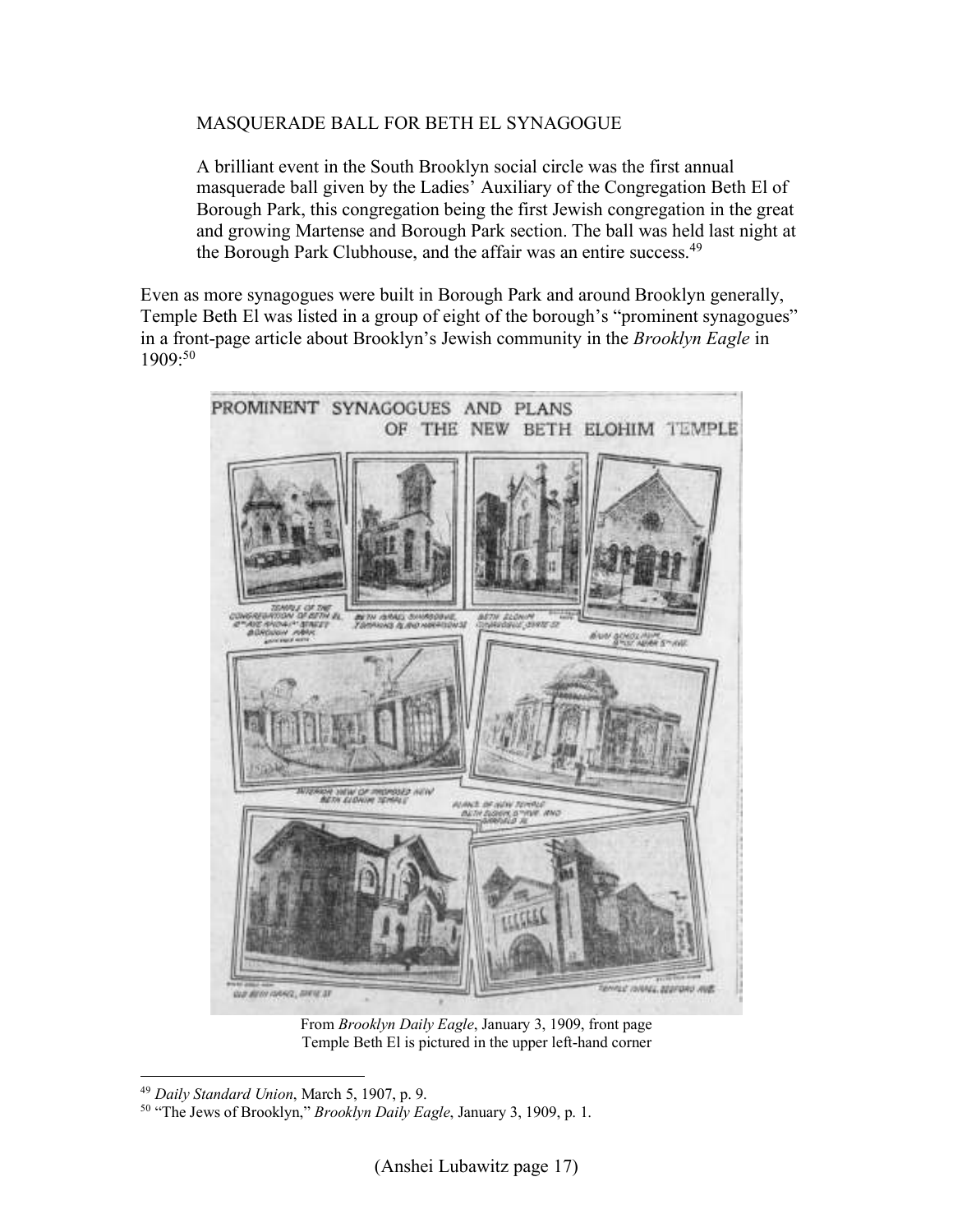Another article that year described Temple Beth El's importance:

The most prominent orthodox congregation of Borough Park is Congregation Beth-El. In addition to having a Talmud Torah, there is a Women's Auxiliary. Mr. Tokaji is the president of this congregation. Within the last two years this orthodox element of Borough Park has been increasing and has settled in the section of Borough Park below Thirty-ninth street.<sup>51</sup>

The congregation's first rabbi, Rabbi Wesler, was present at the cornerstone laying in 1906, but by the building's completion in 1907, Rabbi Wesler had been succeeded by a well-known and highly respected Orthodox rabbi, Rav Avraham Eber Hirschowitz.<sup>52</sup> Born in Lithuania, Hirschowitz and his family emigrated to Australia, but eventually moved to New York City in 1894 for a position at the Eldridge Street Synagogue. From there he moved to Toledo Ohio, but returned to New York in 1906, and in 1907, having moved to Boro Park, took what would be his last rabbinical post, at Temple Beth El. Among Rabbi Hirschowitz's publications is *Religious Duties of the Daughters of Israel*, originally published in  $1902^{53}$  and reprinted in a third edition in  $1917^{54}$  Rabbi Hirschowitz accompanied the congregation to its new building,<sup>55</sup> and then retired in 1922 and moved to Jerusalem.

Though new synagogues came to Borough Park, Beth El continued to grow in numbers and wealth, until by 1919 it became necessary to build a much larger new home. As described in the *Brooklyn Eagle*:

This [new] temple…is the outgrowth of a small congregation that started about 19 years ago with a membership of 25 men….<sup>56</sup>

That synagogue, the current Beth El of Borough Park, still stands at 4802 15<sup>th</sup> Avenue. But the original Beth El continued in synagogue use. It was sold in 1922 to Chevra

<sup>&</sup>lt;u>.</u> <sup>51</sup> "Borough Park Jewry Progressive Community," *Brooklyn Daily Eagle*, June 20, 1909, p. 1.

<sup>52</sup> The *Brooklyn Daily Eagle* article describing the opening of the synagogue in 1907 listed "the Rev. A. Herschowitz" and "the Rev. Philip Jaches" as addressing the congregation. The 1908 *American Jewish Yearbook* of 1908, *op. cit.*, lists Beth El's rabbi as "Solomon Hershowitz," but this appears to be an error. In *The American Jewish Yearbook* in 1917,"Hirschowitz, Abraham Eber" is listed as the rabbi of "Cong. Beth El of Boro Park." ("List of Rabbis and Instructors," page 377). For more on Rabbi Hirschowitz, see Yitzvhok Steierman, "Rav Avrohom Ever Hirschowitz," in *Yated Ne'eman*, November 10, 2017, p. 127. <sup>53</sup> Rabbi Abraham E. Hirschowitz, *Religious Duties of the Daughters of Israel* (New York, 1902); he is

listed on the title page as "Rabbi Abraham E. Hirschowitz, Rabbi of Cong. "Sons of Israel," Anshei Kalwarier, New York, formerly of Melbourne, Australia." Congregation Sons of Israel Anshei Kalwarier, also known as the Pike Street Synagogue, is a New York City landmark.

<sup>54</sup> Titled *Yohale Sarah, containing Religious Duties of the Daughters of Israel and Moral Helps* (New York, 1917).

<sup>&</sup>lt;sup>55</sup> He was present at the cornerstone laying ceremony for the new Beth El synagogue on  $15<sup>th</sup>$  Avenue. "Sell Cornerstones at Temple Exercise," *Brooklyn Daily Eagle*, June 14, 1920: "Rabbi Hirschowitz of Temple Beth-El offered prayer."

<sup>56</sup> "Imposing Temple to Be Dedicated By Borough Park Jews on May 13," *Brooklyn Daily Eagle*, April 22, 1923.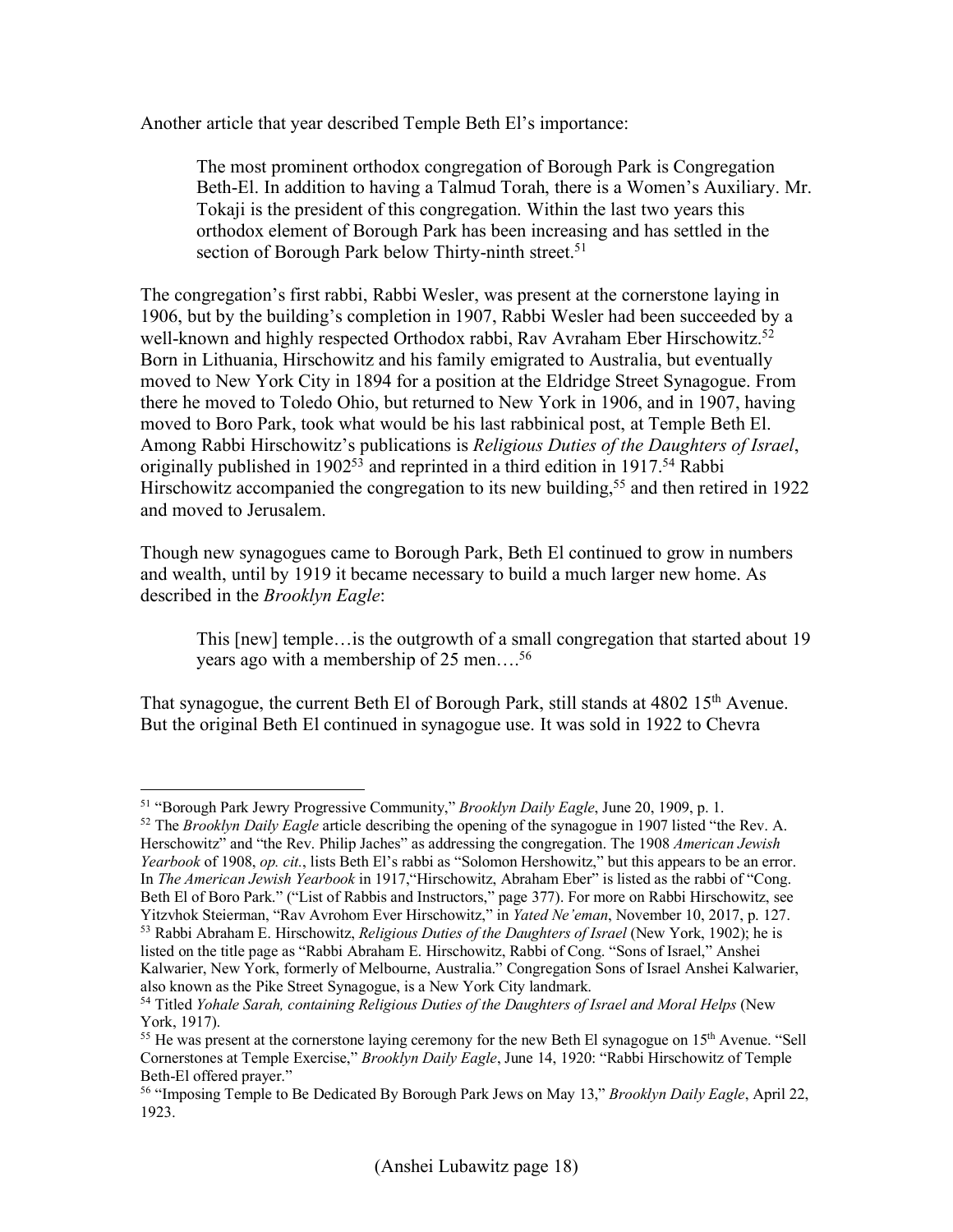Anshei Lubawitz, one of Brooklyn's first congregations of Lubavitcher chasidim, with its own special history.

#### Chevra Anshei Lubawitz<sup>57</sup>

The Lubavitcher movement – also known as Chabad, an acronym of the Hebrew words chochma (wisdom), bina (understanding) and da'at (knowledge) – is perhaps the largest, and certainly the best known, branch of Hasidic Judaism. Founded in the late  $18<sup>th</sup>$  century in eastern Europe by Rabbi Shneur Zalman, the movement relocated to Brooklyn c. 1940. For most of its existence, the movement was led by seven Rebbes – "Rebbe" being the title of the heads of various Hasidic groups – all with names including some variant of Shneur or Shneer. Chevra Anshei Lubawitz had direct connections with the Sixth and Seventh Lubavitcher Rebbes, and by extension, possibly, with the Fifth Rebbe.

The history of Anshei Lubawitz (alternate transliteration of Lubavitch; the Hebrew phrase translates as "the people of Lubavitch" or "the Lubavitch community") goes back to its founding in 1914 (the congregation, not the building). Though located thousands of miles away from the center of the movement, the congregation not only adopted the name "Lubawitz," but actually specified in its constitution that that name could never be changed (article 1 point 1).<sup>58</sup> The full name specified, in fact, was "Chevra Anshei Lubawitz Nusach HoAri of Boro Park" – "Nusach HoAri" refers to the particular version or rite of the traditional prayer book preferred by the Lubavitcher movement; the constitution specified that "the President must open every meeting with the name of Chevra Anshei Lubawitz Nusach HoAri of Boro Park; he must do the same upon closing the meeting" (article 2, point 12).

The Constitution lays out the working arrangement of the institution – election and duties of officers, dues – and details of how synagogue services shall be conducted. But it also requires very specific ethical behavior that members ("brothers" and "sisters") are obliged to follow, e.g., "When a brother in good standing reports himself as sick, then a sick committee must immediately visit him; on the Sabbath and on Sunday, the President and Vice President must go visit him" (article 6, "Benefits of the Sick," point 1). Or: "When a brother, or the wife of a brother, has died, God forbid, the society must provide all of the deceased's needs. Regardless of whether rich or poor, everything has to be provided by the society: preparation of a plot, undertakers, death wagon, carriage" (article 7, "Benefits in the case of a Death," point 42). Such specific requirements – though in general required by Jewish religious tradition – are believed to derive from a letter written by the Sixth Lubavitcher Rebbe that asked Lubavitchers to follow the ways of his father, the Fifth Rebbe.

Though the first rabbi of the congregation, Rabbi Waltman, wasn't himself a follower of the Lubavitcher movement, his successors were. In 1928, Rabbi Waltman was succeeded by Rabbi Eliahu Simpson, a disciple of the Sixth Rebbe (Yoseph Yitzchak Schneerson)

<sup>&</sup>lt;u>.</u> <sup>57</sup> I am indebted to Rabbi Yaakov Behrman, who provided, and in many cases translated from the Yiddish, sources cited in this section of the report.

<sup>58</sup> Constitution of Chevra Anshei Lubawitz, 1914.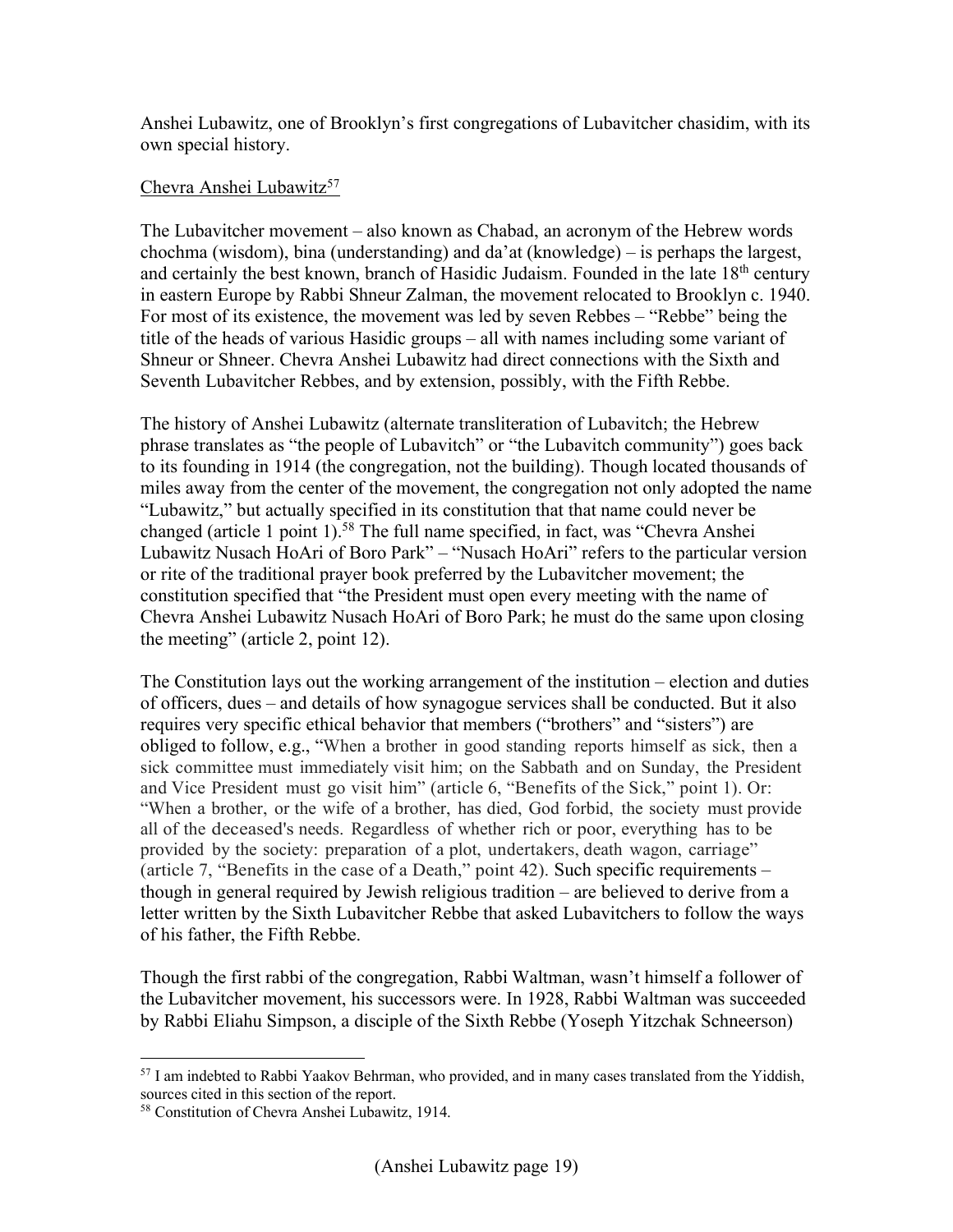who printed a book of Hasidic texts based on his teachings, in honor of the anniversary of the Sixth Rebbe's liberation from a Soviet prison.<sup>59</sup>



Rabbi Simpson's booklet

The Sixth Rebbe wrote a letter to the congregation in praise of its decision to hire Rabbi Simpson. Dated 27 Nissan 5688 (April 17, 1928), mailed from Riga in Latvia, the letter reads:

To my dear friends, people of our union, members of Congregation Anshei Lubawitz, Boro Park, Brooklyn. Peace and blessing. On the occasion of their appointing my dear disciple, the honored and distinguished, possessed of so many good qualities, Rabbi Elya [Simpson]. I would like to wish the entire Congregation Anshei Lubawitz…everything good in body and in spirit…. Your friend who is concerned for their well-being, Yosef Yitzchak [Schneerson]<sup>60</sup>

<u>.</u>

**<sup>59</sup>** Rabbi Simpson's booklet, *Discourses from the Rebbe to Study Publicly on Yud-Beis-Yud-Gimmel Tammuz, During the Days of Redemption*, was printed 1929-30 for the members of the Anshei Lubawitz synagogue and for followers of the Lubavitch movement across the United States. See Shneur Zalman Berger, *Chassid Neiman* (Brooklyn, 2008), p. 100.

**<sup>60</sup>** Letter printed in a collection of the letters of Rebbe Yosef Yitzchak: *Igrot Kodesh - Rayatz* (Kehot Publication Society), Volume 10, p. 92 (tzadi beis in the Hebrew numbering), letter no. 3815; translated here by Yitzchok Shteierman. Handwritten letter reproduced here courtesy of Rabbi Yaacov Behrman.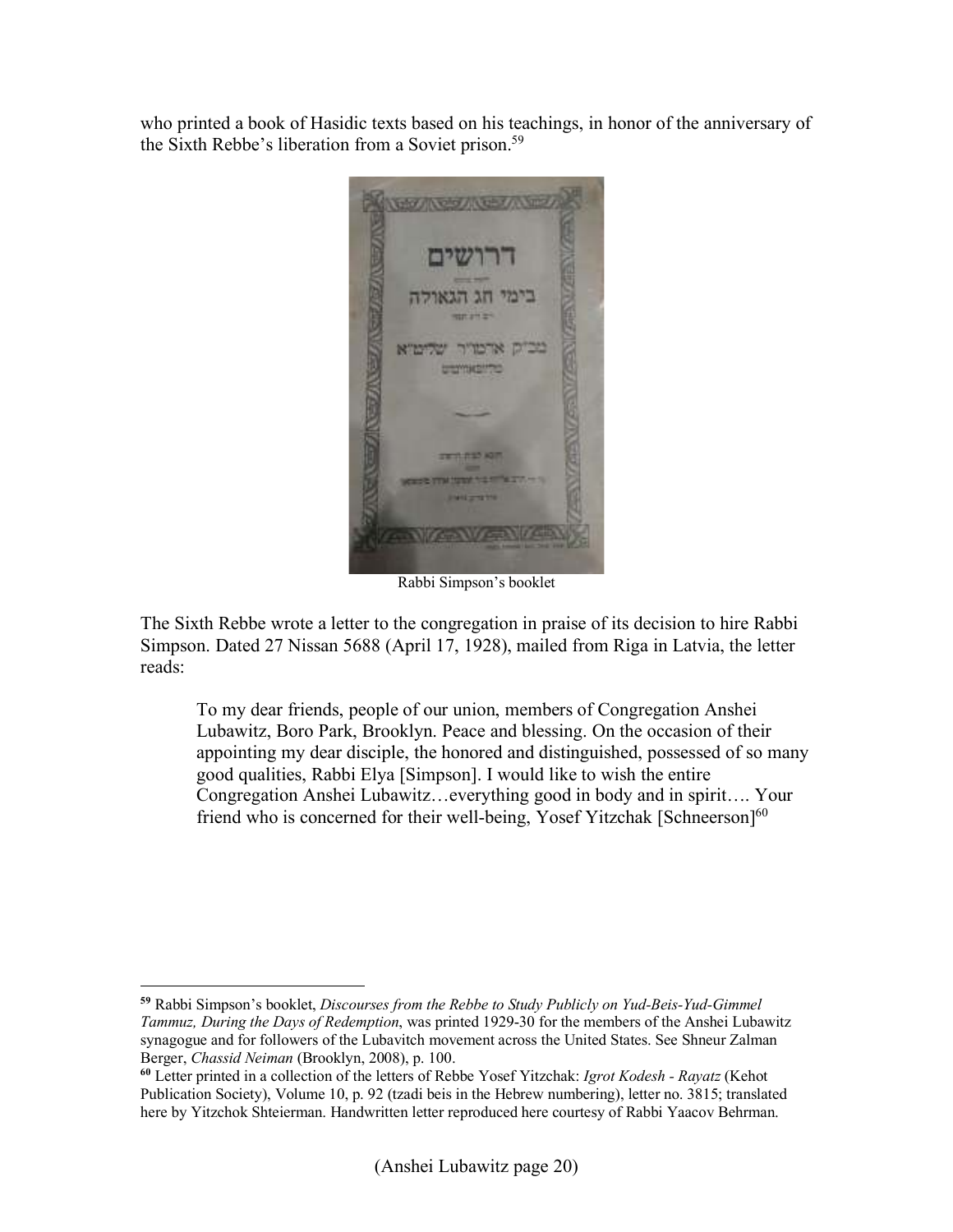יצו העתיק אל מתפי מבלט מוזמן.<br>המכונו של הבמימי פניקי בוקטן מדי<br>המכונו של המכונות

AMAI ALTA

Handwritten letter from the Sixth Lubavicher Rebbe to the Lubavitch community at Chevra Anshei Lubawitz

The same day, the Rebbe wrote directly to Rabbi Eliyahu:

…With this I would like to wish you Mazel Tov [congratulations] upon being appointed to the Rabbinic position at Congregation Anshei Lubawitz of Boro Park…. May God strengthen you that you may produce many students who are imbued with the values of Torah and fear of Heaven.... Yoseph Yitzchak.<sup>61</sup>

Another rabbi of the congregation with a direct connection to the Sixth and also the Seventh Rebbe was Rabbi Yitskhok Duber Ushpal, appointed rabbi in 1957. Rabbi Ushpal was a noted author, head of the Lubavitch Burial Society, and a leading legal authority on the laws of death and mourning. Dozens of his students moved to Borough Park to join his congregation. By this time, the movement had relocated from Europe to Eastern Parkway, and was led by the Seventh Rebbe (Menachem Mendel Schneerson); in a letter of April 30, 1957, addressed to Congregation Anshei Lubawitz of Boro Park, the Rebbe wrote:

With sweetness and joy I received the good news that, in a good hour, you have chosen and appointed as your Rabbi, the brilliant and kind Rabbi Yitzchok Dov Ushpal, who is blessed with many good qualities …

<sup>61</sup> *Ibid*., Volume 10, letter no. 3816.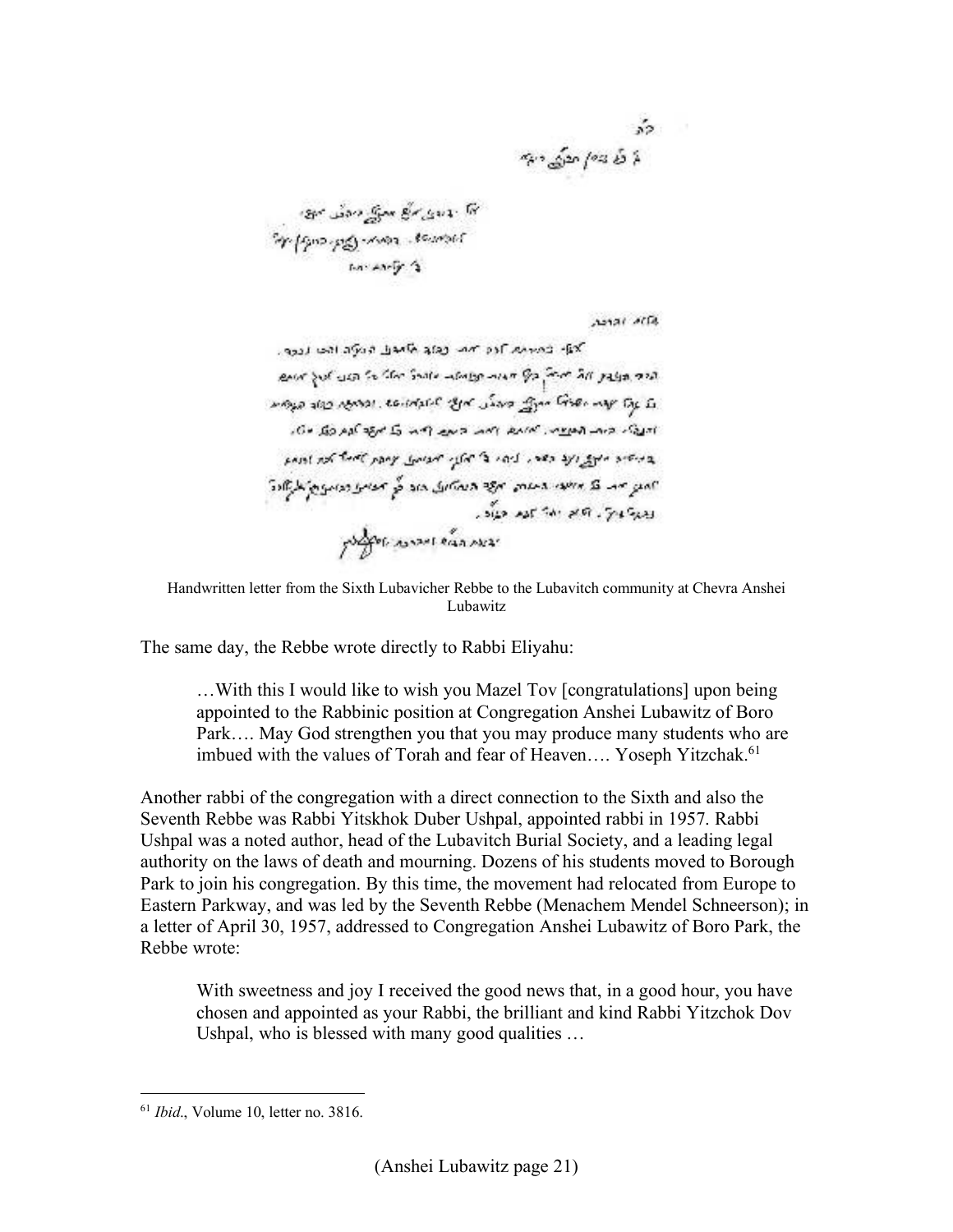Having known Rabbi Ushpal for so many years, knowing his impressive background, and the schools in which he has studied, and given the many years of personal instruction and guidance that he has received from my illustrious fatherin-law [the Sixth Rebbe], may his memory be a blessing, I am strongly confident that, with the support…of the members of your congregation, he will indeed by successful in strengthening and broadening this house of worship so that it serves as a model to others, especially since you carry the name of "Lubavitch."….<sup>62</sup>

Congregation Anshei Lubawitz continues to be associated with Chabad Lubavitch.



A dinner at Anshei Lubawitz, 1969, attended by luminaries of the Lubavitch movement.<sup>63</sup>

<sup>62</sup> Letter printed in a collection of the letters of the Seventh Rebbe: *Igrot Kodesh - Rebbe* (Kehot Publication Society), Volume 15, p. 85 (pey heh in the Hebrew numbering), letter no. 5405; translated here by Yitzchok Shteierman.

 $63$  Photo courtesy of Rabbi Yaakov Behrman, who provides this list of attendees shown in the photo: "Famed Borough Park Rabbinic Authority Rabbi Abraham Bick. Chabad-Lubavitch's 'globetrotting ambassador' and noted author, Rabbi Yosef Wineberg. Dean of Chabad's Central Yeshiva at 770 Eastern Parkway, Rabbi Mordechai Mentlick. Senior member of the Chabad hierarchy Rabbi Shlomo Aharon Kazarnovsky. Former Rabbi of Anshei Lubawitz, Rabbi Simpson."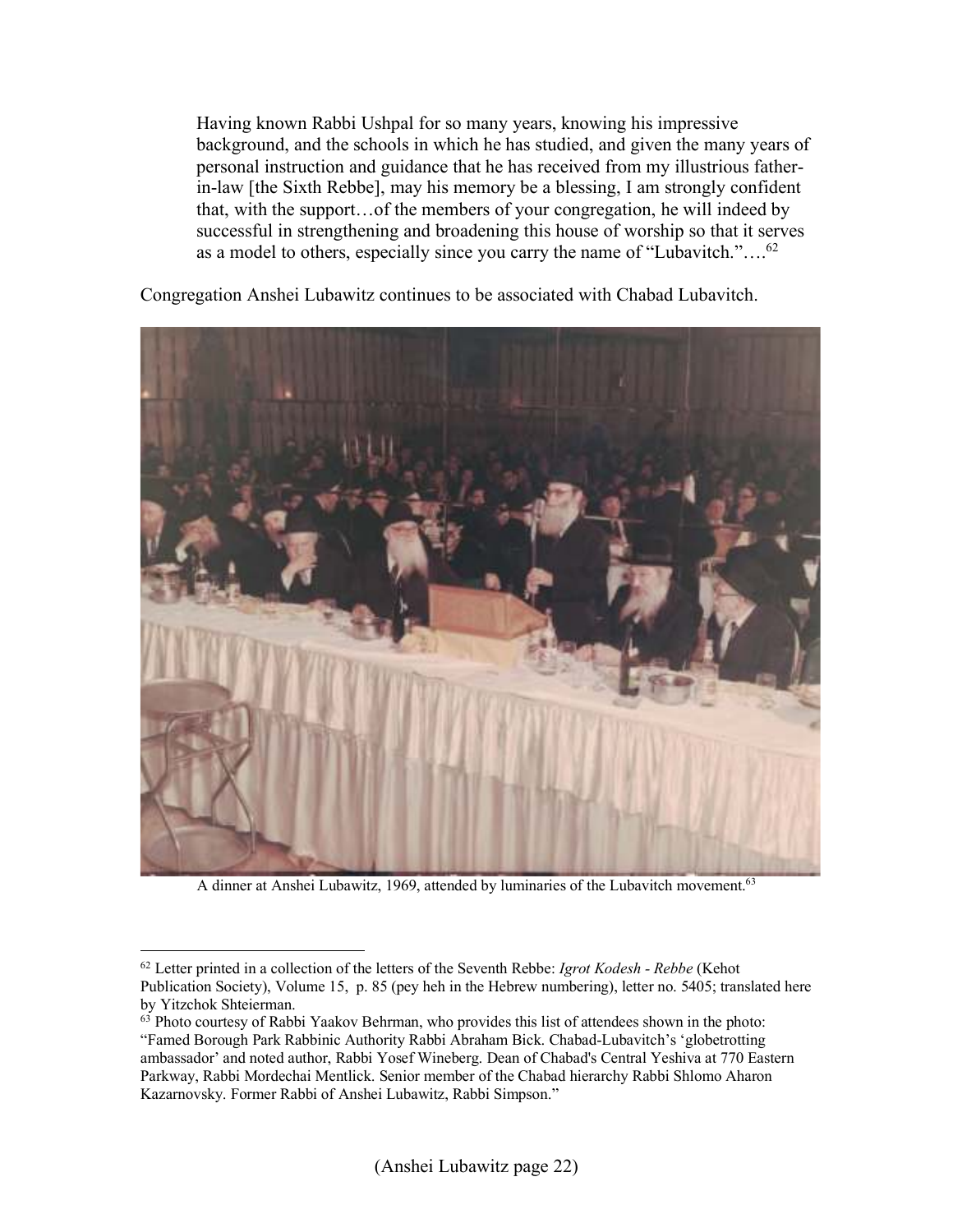#### Temple Beth El / Chevra Anshei Lubawitz as a potential landmark

The New York Landmarks Commission has designated as individual landmarks a variety of synagogues (there are others that fall within the boundaries of historic districts). Most of these are in Manhattan. Some are former churches converted to synagogue use: the Bialystoker synagogue on Willet Street, the Brotherhood Synagogue on East 20<sup>th</sup> Street, Beth Hamedrash Hagadol on Norfolk Street, Tifereth Israel/Town and Village Synagogue. Some are large, purpose-built, high-style synagogues designed by prominent architects: Central Synagogue on Lexington Avenue, Shearith Israel on Central Park West, the Park East Synagogue on East 67<sup>th</sup> Street. Some are grand structures on the Lower East Side: Anshei Slonim on Norfolk Street, considered the oldest purpose-built synagogue in Manhattan; the Eldridge Street synagogue; the Pike Street Synagogue. But there are also "tenement synagogue" buildings that have become landmarks in part because of their unusual history or their architectural design: Kehila Kadosha Janina on Broome Street and Beth Hamedrash Hagadol Anshei Ungarn on East 7<sup>th</sup> Street, both in Manhattan. Only two synagogues have been designated individual landmarks in the city's other boroughs: Congregation Tifereth Israel Anshei Corona, another "tenement synagogue" type, in Corona, Queens; and the Magen David Synagogue in Bensonhurst, Brooklyn.

Temple Beth El in Brooklyn shares characteristics of several of these buildings: It is a modest "tenement synagogue" like Kehila Kadosha Janina, Beth Hamedrash Hagadol Anshei Ungarn, and Tifereth Israel Anshei Corona. It has undergone alterations, like Anshei Corona. It is associated with specific Jewish communities like Kehila Kadosha Janina (Romaniote Jews from Greece), Magen David (Syrian Jews), Shearith Israel (Sephardic Jews), and Beth Hamedrash Hagadol Anshei Ungarn (Hungarian Jews). And it is one of the two oldest surviving purpose-built synagogues in its borough still in synagogue use, making it a counterpart to Manhattan's Anshei Slonim.<sup>64</sup>

Though Brooklyn's Jewish population and history is second only to Manhattan's, it has only one individually designated synagogue. As the one of the two oldest surviving purpose-built synagogues in Brooklyn – 112 years old – in continuous synagogue use; as the first synagogue to be built in the prominent Jewish neighborhood of Borough Park; and as one of the earliest New York synagogues to be associated with the most widely known Hasidic movement, Temple Beth El / Chevra Anshei Lubawitz merits designation as an individual New York City landmark.

<sup>-</sup><sup>64</sup> Though Anshei Slonim is operated largely as a cultural center, the Orensanz Center, it also hosts High Holiday services and other events for the Shul of New York, a Reform congregation.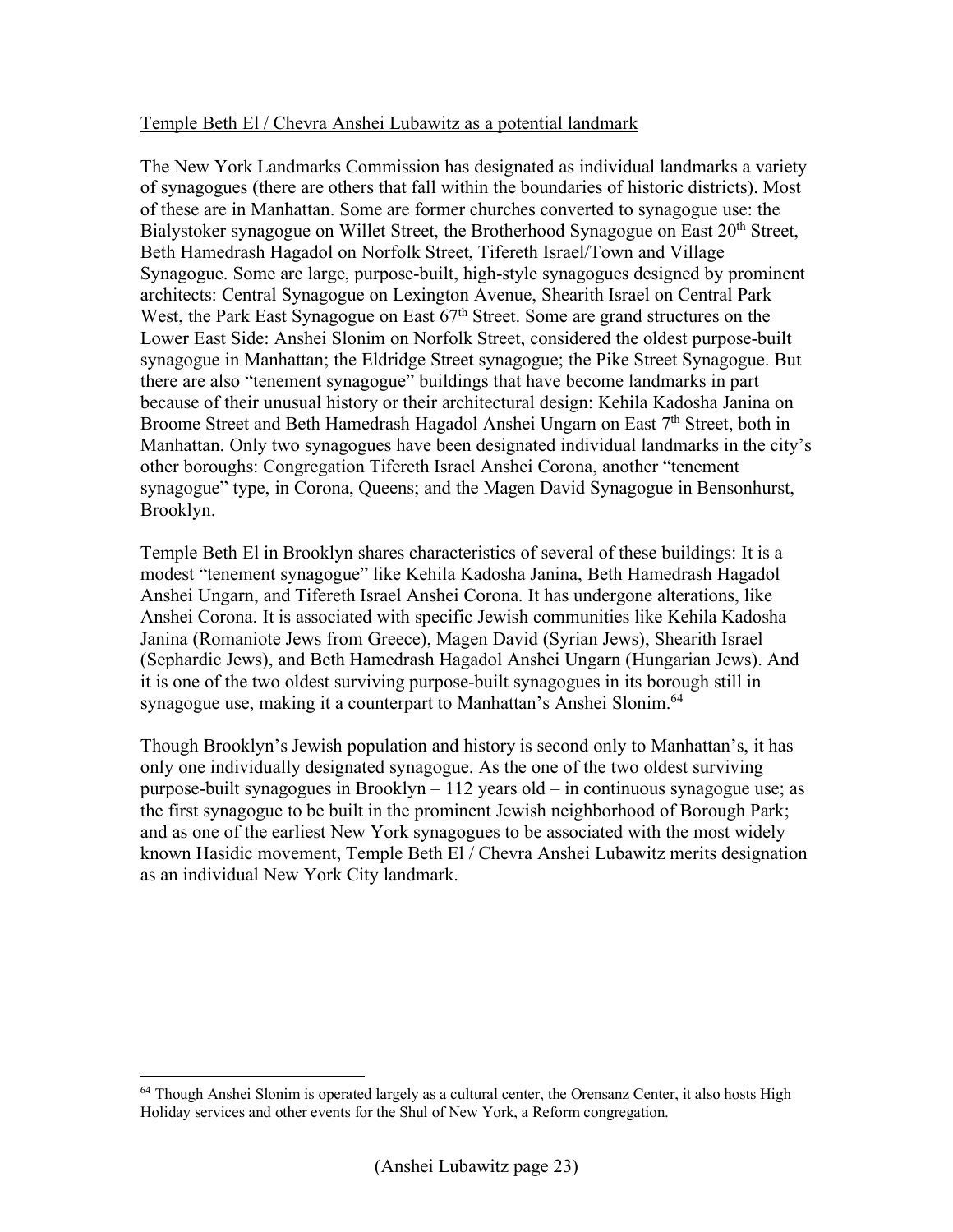### **PHOTOS**





Temple Beth El, historic photo Anshei Lubawitz, photo: Dovid Shor, 2018



Photo: Dovid Shor, 2018

(Anshei Lubawitz page 24)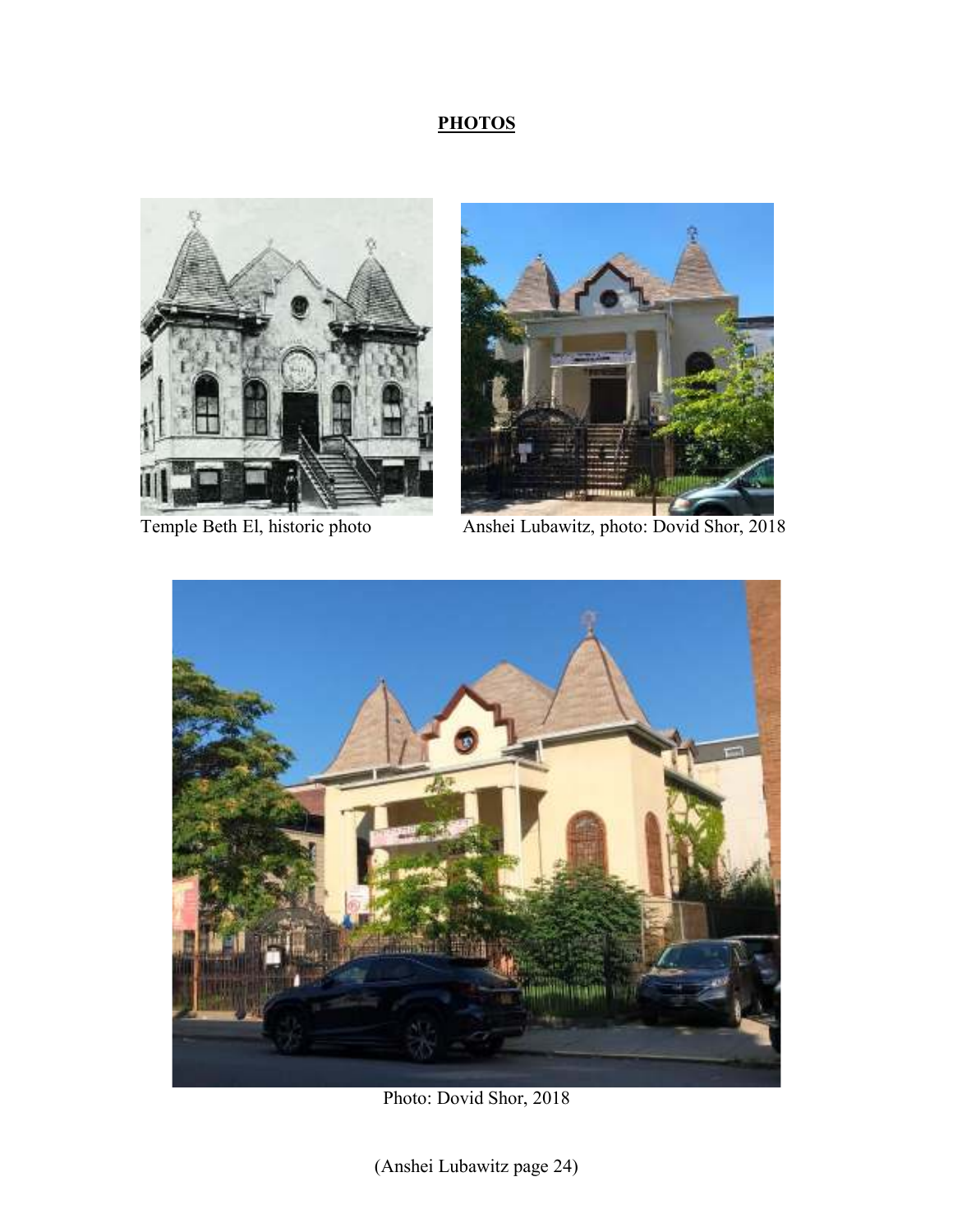

On a corner lot. Photo: Dovid Shor, 2018



41st Street façade. Photo: Dovid Shor, 2018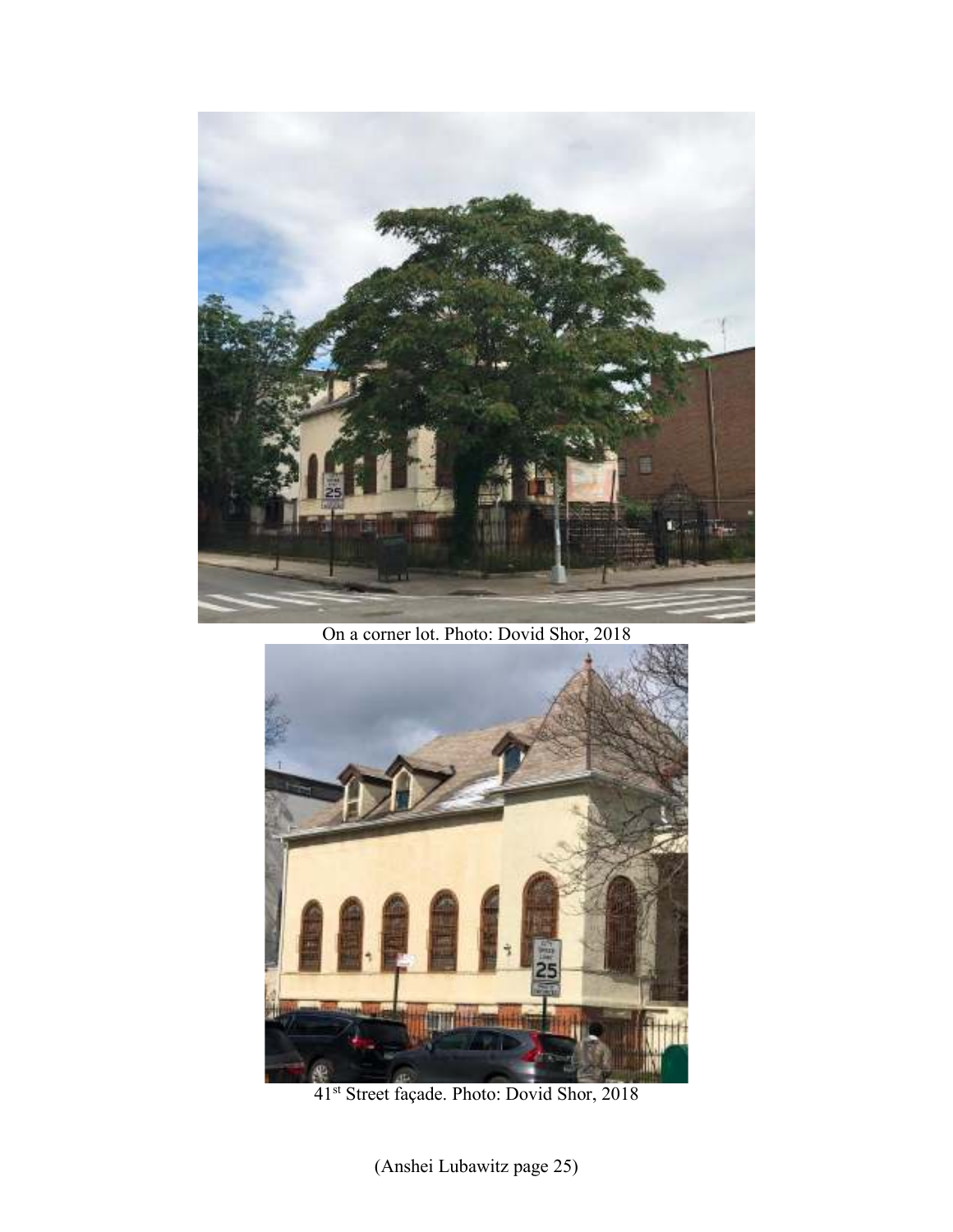

Stained glass windows along the 41<sup>st</sup> Street façade, seen from inside the synagogue Photo: Dovid Shor, 2018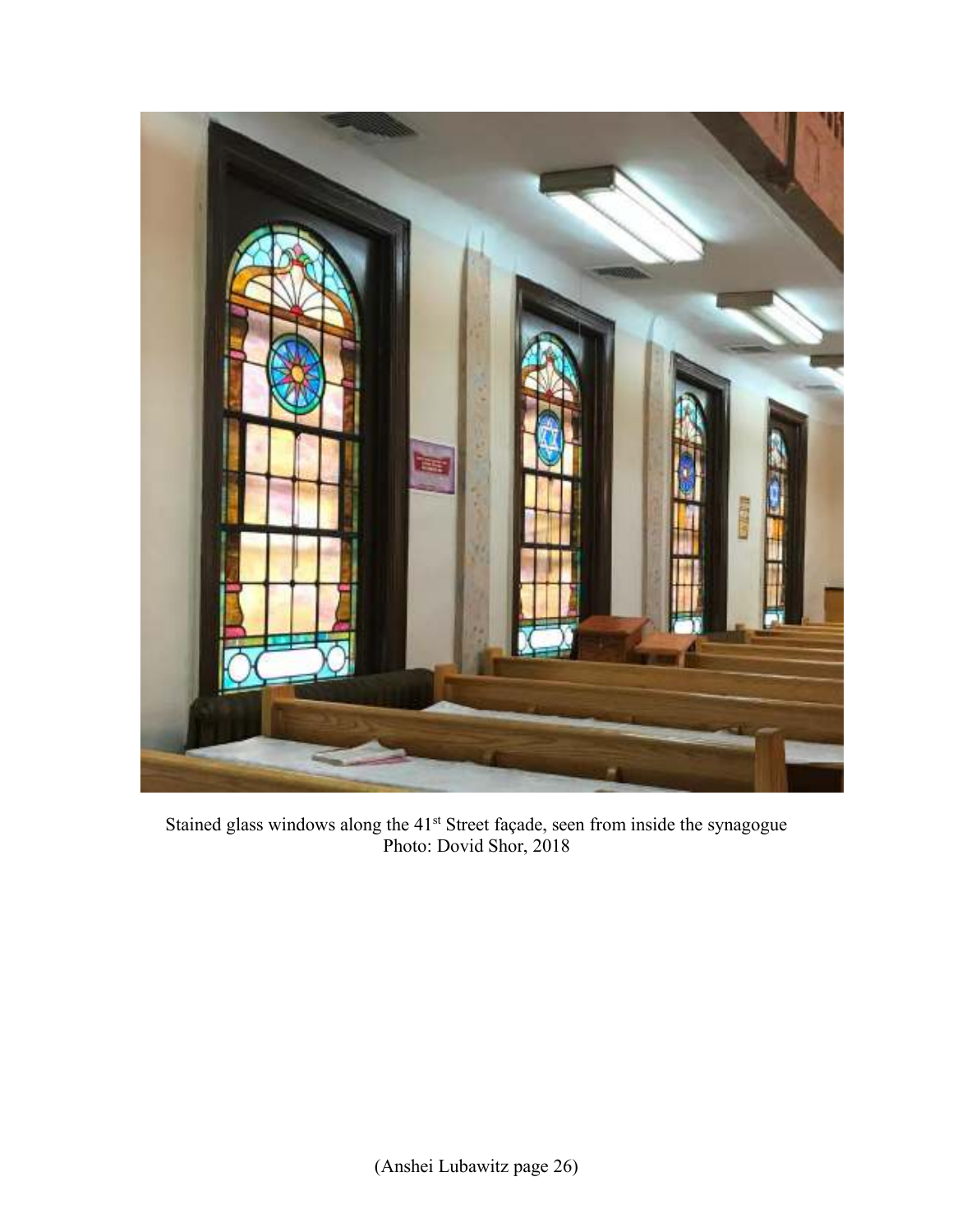CURRENT CONDITIONS All photos: Anthony W. Robins, January 2019



12<sup>th</sup> Avenue facade

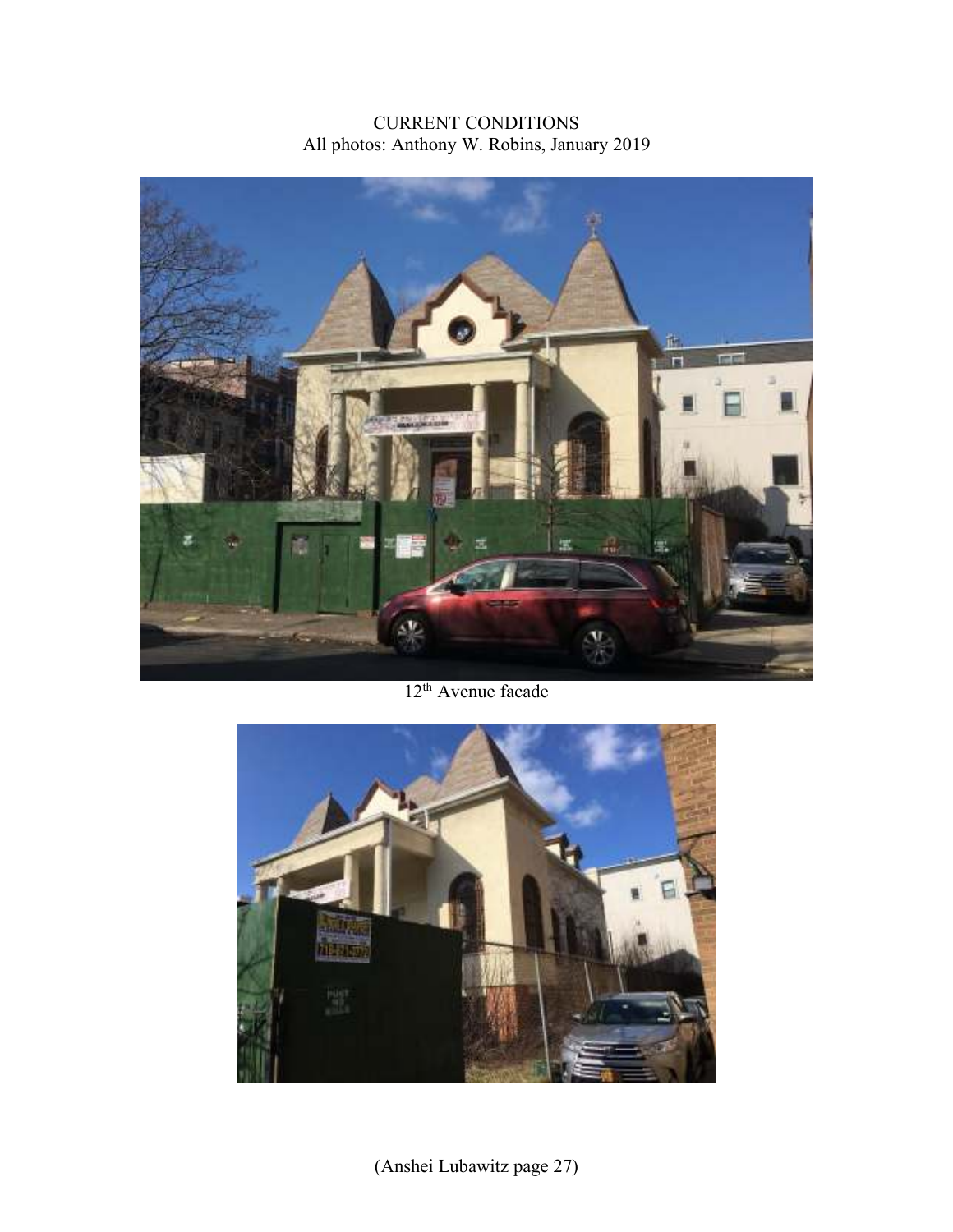

Porch facing  $12<sup>th</sup>$  Avenue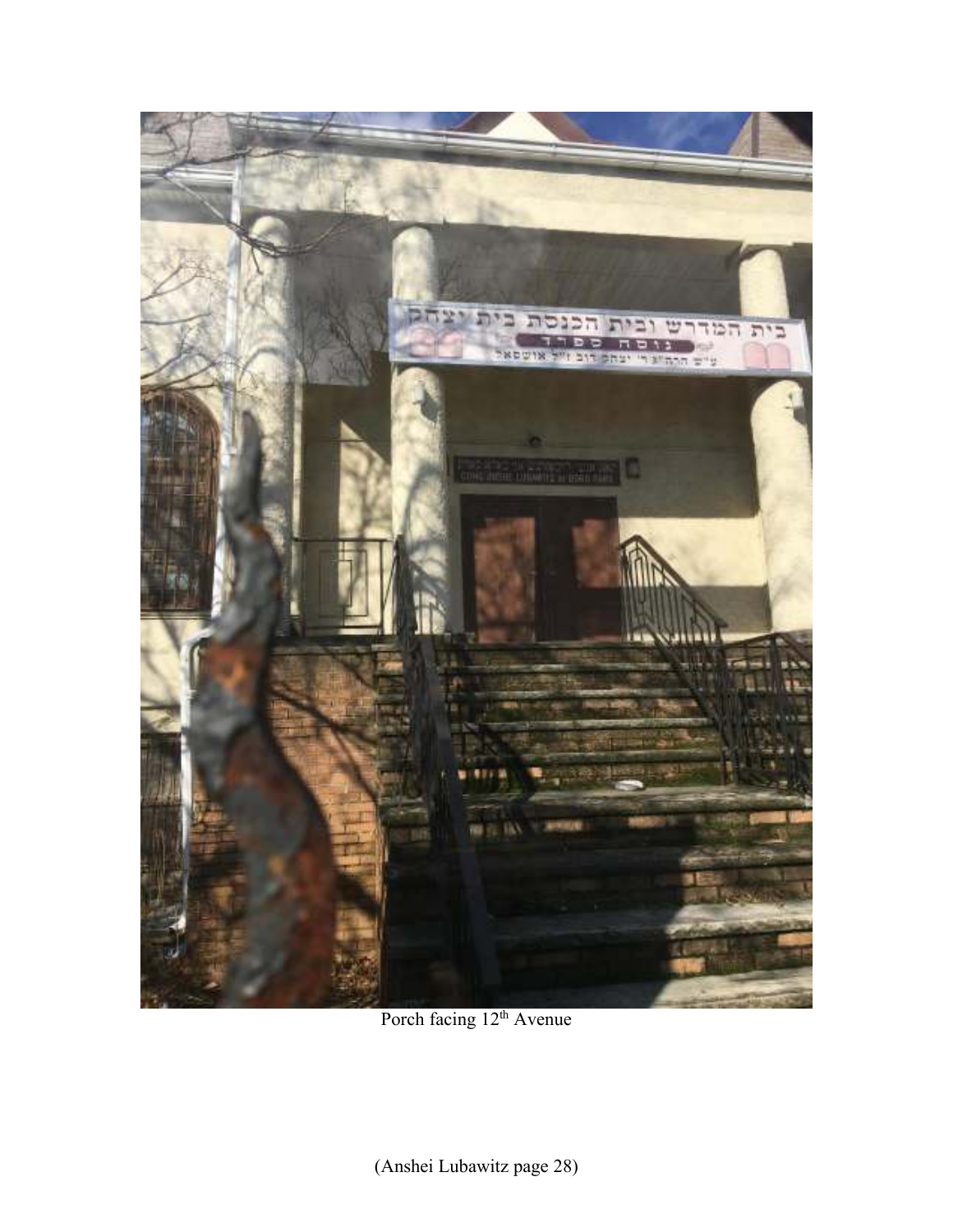

Porch: side view



Porch detail